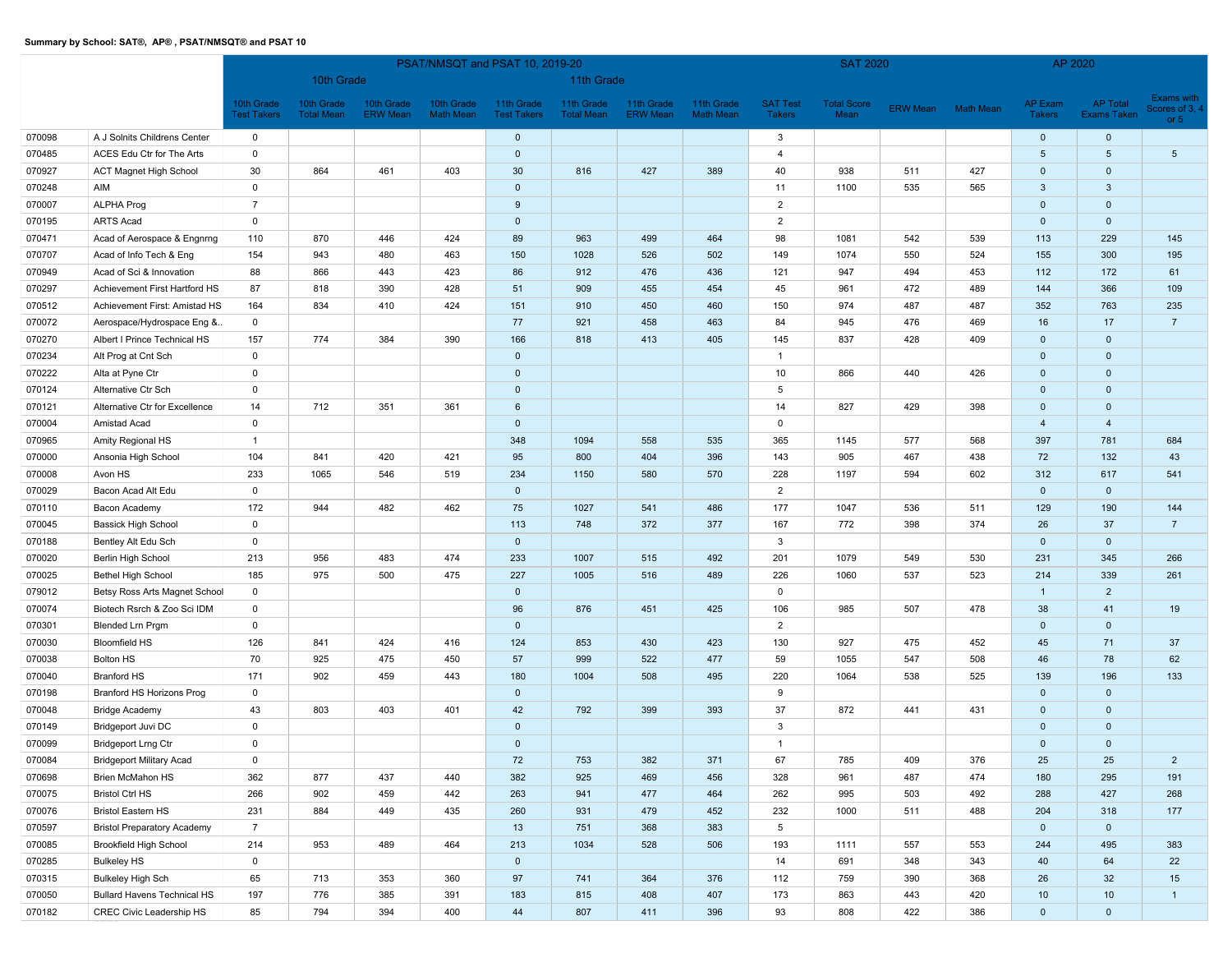|        |                                   |                                  | PSAT/NMSQT and PSAT 10, 2019-20 |                               |                         |                                  |                                 |                               |                                |                                  | <b>SAT 2020</b>            |     |                    |                          | AP 2020                        |                                       |
|--------|-----------------------------------|----------------------------------|---------------------------------|-------------------------------|-------------------------|----------------------------------|---------------------------------|-------------------------------|--------------------------------|----------------------------------|----------------------------|-----|--------------------|--------------------------|--------------------------------|---------------------------------------|
|        |                                   |                                  | 10th Grade                      |                               |                         |                                  | 11th Grade                      |                               |                                |                                  |                            |     |                    |                          |                                |                                       |
|        |                                   | 10th Grade<br><b>Test Takers</b> | 10th Grade<br><b>Total Mean</b> | 10th Grade<br><b>ERW Mean</b> | 10th Grade<br>Math Mean | 11th Grade<br><b>Test Takers</b> | 11th Grade<br><b>Total Mean</b> | 11th Grade<br><b>ERW Mean</b> | 11th Grade<br><b>Math Mean</b> | <b>SAT Test</b><br><b>Takers</b> | <b>Total Score</b><br>Mean |     | ERW Mean Math Mean | AP Exam<br><b>Takers</b> | AP Total<br><b>Exams Taken</b> | Exams with<br>cores of 3, 4<br>or $5$ |
| 070463 | <b>CREC Impact Acad</b>           | $\mathbf 0$                      |                                 |                               |                         | $\mathbf{0}$                     |                                 |                               |                                | $\mathbf{1}$                     |                            |     |                    | $\mathbf{0}$             | $\mathbf 0$                    |                                       |
| 070436 | Canton Academy                    | $\mathbf 0$                      |                                 |                               |                         | $\mathbf 0$                      |                                 |                               |                                | $\overline{1}$                   |                            |     |                    | $\mathbf 0$              | $\mathbf 0$                    |                                       |
| 070115 | Canton HS                         | 110                              | 1014                            | 515                           | 499                     | 121                              | 1063                            | 546                           | 518                            | 112                              | 1126                       | 568 | 558                | 126                      | 214                            | 177                                   |
| 079083 | Canton MS                         | $\mathbf 0$                      |                                 |                               |                         | $\mathbf 0$                      |                                 |                               |                                | $\mathbf 0$                      |                            |     |                    | $\overline{2}$           | $\overline{2}$                 |                                       |
| 070087 | Capital Prep Harbor Sch           | $\mathsf 0$                      |                                 |                               |                         | 52                               | 872                             | 431                           | 441                            | 42                               | 927                        | 478 | 449                | 26                       | 26                             | $\overline{1}$                        |
| 070284 | Capital Prep Magnet School        | 44                               | 735                             | 358                           | 378                     | 37                               | 810                             | 394                           | 415                            | 43                               | 865                        | 448 | 417                | $\overline{7}$           | $\overline{7}$                 | $\mathbf{0}$                          |
| 079067 | Celentano BHMM Sch                | $\mathbf 0$                      |                                 |                               |                         | $\mathbf 0$                      |                                 |                               |                                | $\mathbf 0$                      |                            |     |                    | $\overline{1}$           | $\mathbf{1}$                   |                                       |
| 070414 | Center Global Studies - BMHS      | 71                               | 1002                            | 518                           | 484                     | 54                               | 1077                            | 552                           | 525                            | 58                               | 1094                       | 562 | 532                | 31                       | 51                             | 35                                    |
| 070055 | Central HS                        | $\mathbf 0$                      |                                 |                               |                         | 280                              | 859                             | 430                           | 429                            | 396                              | 868                        | 444 | 423                | 223                      | 341                            | 171                                   |
| 070100 | Cheshire High School              | 348                              | 979                             | 508                           | 471                     | 335                              | 1053                            | 546                           | 506                            | 329                              | 1148                       | 581 | 567                | 413                      | 764                            | 635                                   |
| 070051 | <b>Coastal Connections</b>        | $\mathsf 0$                      |                                 |                               |                         | $\mathbf 0$                      |                                 |                               |                                | $\overline{2}$                   |                            |     |                    | $\mathbf{0}$             | $\mathbf 0$                    |                                       |
| 070160 | Coginchaug Regional HS            | 104                              | 999                             | 519                           | 480                     | 126                              | 1016                            | 531                           | 485                            | 122                              | 1104                       | 564 | 540                | 82                       | 148                            | 124                                   |
| 070474 | Common Ground HS                  | 55                               | 809                             | 411                           | 398                     | 54                               | 845                             | 423                           | 422                            | 41                               | 865                        | 449 | 417                | 33                       | 42                             | 13                                    |
| 070887 | Conard HS                         | 352                              | 999                             | 512                           | 487                     | 301                              | 1063                            | 550                           | 514                            | 337                              | 1122                       | 563 | 559                | 614                      | 1,313                          | 1,053                                 |
| 070169 | Connecticut Intl Bacc Academy     | 46                               | 1002                            | 524                           | 478                     | 39                               | 1091                            | 560                           | 532                            | 41                               | 1128                       | 585 | 543                | $\mathbf{3}$             | $\mathbf{3}$                   |                                       |
| 070167 | <b>Connecticut River Acad</b>     | 103                              | 825                             | 417                           | 409                     | 91                               | 857                             | 441                           | 417                            | 110                              | 937                        | 484 | 453                | $\mathbf 0$              | $\mathbf 0$                    |                                       |
| 070261 | Cooperative Arts Hum Mag HS       | 133                              | 834                             | 429                           | 405                     | 132                              | 875                             | 462                           | 413                            | 148                              | 892                        | 462 | 431                | 148                      | 242                            | 95                                    |
| 070298 | Coventry Acad                     | 3                                |                                 |                               |                         | $\mathbf{0}$                     |                                 |                               |                                | 5                                |                            |     |                    | $\mathbf 0$              | $\mathbf 0$                    |                                       |
| 070116 | Coventry HS                       | 99                               | 948                             | 485                           | 463                     | 101                              | 1027                            | 535                           | 492                            | 119                              | 1077                       | 544 | 533                | 147                      | 253                            | 170                                   |
| 070118 | Cromwell HS                       | 116                              | 987                             | 502                           | 485                     | 139                              | 1030                            | 525                           | 505                            | 121                              | 1065                       | 539 | 526                | 131                      | 244                            | 202                                   |
| 070835 | Crosby HS                         | 255                              | 735                             | 366                           | 369                     | 228                              | 758                             | 382                           | 376                            | 265                              | 783                        | 407 | 376                | 61                       | 71                             | 22                                    |
| 070120 | Danbury HS                        | 651                              | 848                             | 424                           | 424                     | 682                              | 907                             | 461                           | 446                            | 691                              | 955                        | 492 | 464                | 588                      | 1,052                          | 623                                   |
| 070370 | Daniel Hand High School           | 167                              | 1049                            | 531                           | 518                     | 175                              | 1110                            | 567                           | 544                            | 282                              | 1175                       | 590 | 586                | 200                      | 313                            | 266                                   |
| 070145 | Darien High School                | 287                              | 1095                            | 562                           | 533                     | 233                              | 1149                            | 585                           | 564                            | 343                              | 1257                       | 624 | 633                | 462                      | 956                            | 853                                   |
| 070042 | Derby Alt Sch                     | $\mathbf 0$                      |                                 |                               |                         | $\mathbf 0$                      |                                 |                               |                                | $\overline{2}$                   |                            |     |                    | $\mathbf 0$              | $\mathbf 0$                    |                                       |
| 070155 | Derby HS                          | 66                               | 792                             | 403                           | 389                     | 82                               | 845                             | 438                           | 407                            | 81                               | 900                        | 471 | 429                | 49                       | 84                             | 33                                    |
| 070268 | Dr Cortldt VR Creed H and SS      | $\mathbf 0$                      |                                 |                               |                         | $\mathbf 0$                      |                                 |                               |                                | $\overline{1}$                   |                            |     |                    | $\mathbf 0$              | $\mathbf 0$                    |                                       |
| 070445 | E C Goodwin Technical HS          | 173                              | 799                             | 397                           | 403                     | 139                              | 845                             | 429                           | 417                            | 144                              | 844                        | 429 | 415                | $\mathbf 0$              | $\mathbf 0$                    |                                       |
| 070064 | E O Smith HS Depot Camp           | $\mathbf 0$                      |                                 |                               |                         | $\mathbf 0$                      |                                 |                               |                                | 9                                |                            |     |                    | 3                        | $5\phantom{.0}$                |                                       |
| 070816 | E Windsor HS                      | 68                               | 830                             | 416                           | 414                     | 50                               | 857                             | 436                           | 420                            | 65                               | 970                        | 491 | 479                | 46                       | 71                             | 32                                    |
| 070434 | EDP - Bulkeley HS                 | $\mathsf 0$                      |                                 |                               |                         | $\mathbf 0$                      |                                 |                               |                                | $\Omega$                         |                            |     |                    | 3                        | $\overline{4}$                 |                                       |
| 070316 | EDP - HPHS AEGT                   | $\mathbf 0$                      |                                 |                               |                         | $\mathbf 0$                      |                                 |                               |                                | $\mathbf 0$                      |                            |     |                    | $\overline{1}$           | $\overline{1}$                 |                                       |
| 070163 | East Granby High School           | 61                               | 1019                            | 523                           | 496                     | 58                               | 1052                            | 545                           | 507                            | 51                               | 1084                       | 559 | 524                | 83                       | 147                            | 120                                   |
| 070165 | East Hampton HS                   | 126                              | 925                             | 477                           | 449                     | 121                              | 975                             | 511                           | 464                            | 115                              | 1059                       | 545 | 514                | 88                       | 156                            | 133                                   |
| 070170 | East Hartford High School         | 364                              | 813                             | 408                           | 405                     | 417                              | 848                             | 429                           | 419                            | 457                              | 891                        | 452 | 439                | 233                      | 426                            | 251                                   |
| 070175 | East Haven High School            | 162                              | 887                             | 454                           | 433                     | 203                              | 907                             | 468                           | 439                            | 216                              | 910                        | 471 | 439                | 76                       | 91                             | 70                                    |
| 070177 | East Lyme HS                      | $\mathbf{0}$                     |                                 |                               |                         | 243                              | 1057                            | 544                           | 513                            | 237                              | 1105                       | 564 | 541                | 221                      | 442                            | 380                                   |
| 070128 | EastConn Special Edu              | $\mathsf 0$                      |                                 |                               |                         | $\mathbf{0}$                     |                                 |                               |                                | 6                                |                            |     |                    | $\mathbf{0}$             | $\mathbf 0$                    |                                       |
| 070444 | Edadvance - Access North          | $\mathbf 0$                      |                                 |                               |                         | $\mathbf{0}$                     |                                 |                               |                                | $\mathbf{3}$                     |                            |     |                    | $\mathbf{0}$             | $\mathbf 0$                    |                                       |
| 070359 | Edu Connection Special Edu        | $\mathsf 0$                      |                                 |                               |                         | $\mathbf{0}$                     |                                 |                               |                                | $\mathbf{3}$                     |                            |     |                    | $\mathbf 0$              | $\mathbf 0$                    |                                       |
| 070199 | <b>Education Enhancement Prog</b> | $\mathbf 0$                      |                                 |                               |                         | $\mathbf{0}$                     |                                 |                               |                                | 11                               | 804                        | 395 | 408                | $\mathbf{0}$             | $\mathbf{0}$                   |                                       |
| 070754 | Edwin O Smith HS                  | 18                               | 1186                            | 586                           | 601                     | 71                               | 1167                            | 591                           | 576                            | 276                              | 1142                       | 567 | 575                | 139                      | 182                            | 155                                   |
| 070259 | Eli Whitney Tech HS               | 167                              | 777                             | 385                           | 392                     | 123                              | 829                             | 420                           | 409                            | 126                              | 823                        | 421 | 402                | $\overline{0}$           | $\mathbf 0$                    |                                       |
| 070643 | Ellington High School             | 198                              | 949                             | 489                           | 459                     | 173                              | 1001                            | 515                           | 486                            | 182                              | 1065                       | 540 | 525                | 182                      | 259                            | 182                                   |
| 070003 | Emmett O'Brien Tech HS            | 172                              | 866                             | 439                           | 427                     | 139                              | 884                             | 450                           | 434                            | 142                              | 903                        | 469 | 434                | $\mathbf{0}$             | $\mathbf 0$                    |                                       |
| 070790 | Enfield HS                        | 329                              | 892                             | 453                           | 440                     | 331                              | 967                             | 490                           | 477                            | 325                              | 1016                       | 515 | 501                | 223                      | 378                            | 248                                   |
| 070282 | Eng and Sci Univ Mgnt Sch         | 78                               | 1011                            | 513                           | 498                     | 79                               | 998                             | 506                           | 493                            | 82                               | 1053                       | 529 | 524                | 93                       | 156                            | 87                                    |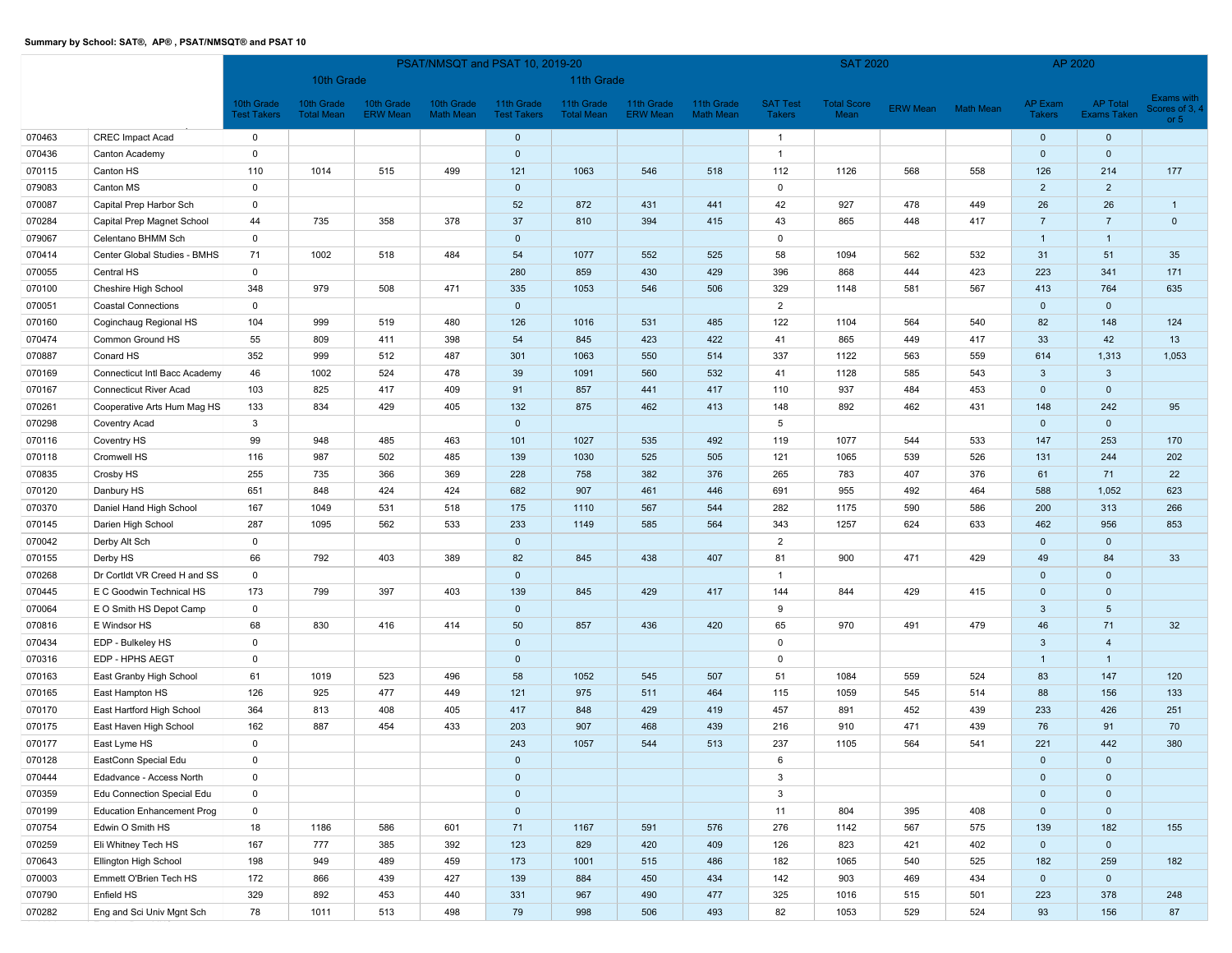|        |                                 |                                  | PSAT/NMSQT and PSAT 10, 2019-20 |                               |                                |                                  |                                 |                               |                                |                                  | <b>SAT 2020</b>            |          |           |                          | AP 2020                        |                                       |
|--------|---------------------------------|----------------------------------|---------------------------------|-------------------------------|--------------------------------|----------------------------------|---------------------------------|-------------------------------|--------------------------------|----------------------------------|----------------------------|----------|-----------|--------------------------|--------------------------------|---------------------------------------|
|        |                                 |                                  | 10th Grade                      |                               |                                |                                  | 11th Grade                      |                               |                                |                                  |                            |          |           |                          |                                |                                       |
|        |                                 | 10th Grade<br><b>Test Takers</b> | 10th Grade<br><b>Total Mean</b> | 10th Grade<br><b>ERW</b> Mean | 10th Grade<br><b>Math Mean</b> | 11th Grade<br><b>Test Takers</b> | 11th Grade<br><b>Total Mean</b> | 11th Grade<br><b>ERW Mean</b> | 11th Grade<br><b>Math Mean</b> | <b>SAT Test</b><br><b>Takers</b> | <b>Total Score</b><br>Mean | ERW Mean | Math Mean | AP Exam<br><b>Takers</b> | AP Total<br><b>Exams Taken</b> | Exams with<br>cores of 3, 4<br>or $5$ |
| 070231 | Evening Prog MHS                | $\mathbf 0$                      |                                 |                               |                                | $\mathbf 0$                      |                                 |                               |                                | $\overline{1}$                   |                            |          |           | $\mathbf{0}$             | $\mathbf 0$                    |                                       |
| 070958 | <b>Explorations Charter Sch</b> | $\mathbf 0$                      |                                 |                               |                                | 14                               | 820                             | 412                           | 408                            | 20                               | 880                        | 465      | 416       | $\mathbf 0$              | $\mathbf 0$                    |                                       |
| 070187 | Fairfield Ludlowe HS            | 394                              | 1030                            | 523                           | 507                            | 349                              | 1103                            | 566                           | 537                            | 364                              | 1180                       | 589      | 591       | 380                      | 758                            | 641                                   |
| 070186 | Fairfield Warde High School     | 301                              | 989                             | 508                           | 481                            | 361                              | 1047                            | 541                           | 506                            | 356                              | 1125                       | 565      | 560       | 360                      | 721                            | 553                                   |
| 070001 | Farmington Alt HS               | $\mathbf 0$                      |                                 |                               |                                | $\mathbf 0$                      |                                 |                               |                                | $\overline{4}$                   |                            |          |           | $\mathbf 0$              | $\mathbf 0$                    |                                       |
| 070805 | Farmington HS                   | 320                              | 999                             | 508                           | 491                            | 302                              | 1081                            | 549                           | 532                            | 293                              | 1173                       | 590      | 583       | 494                      | 1,116                          | 879                                   |
| 070879 | Farmington Valley Diagnostic    | $\mathbf 0$                      |                                 |                               |                                | $\mathbf 0$                      |                                 |                               |                                | $\overline{2}$                   |                            |          |           | $\mathbf 0$              | $\mathbf 0$                    |                                       |
| 070382 | Francis T Maloney High School   | 309                              | 830                             | 421                           | 409                            | 257                              | 849                             | 439                           | 411                            | 280                              | 891                        | 461      | 430       | 210                      | 307                            | 109                                   |
| 070756 | Frank S Bunnell High School     | 239                              | 859                             | 432                           | 426                            | 243                              | 935                             | 475                           | 460                            | 249                              | 977                        | 498      | 479       | 224                      | 452                            | 249                                   |
| 070407 | Genesis Academy                 | $\mathbf 0$                      |                                 |                               |                                | $\mathbf 0$                      |                                 |                               |                                | $\overline{1}$                   |                            |          |           | $\mathbf{0}$             | $\mathbf 0$                    |                                       |
| 070960 | Gilbert School                  | 52                               | 867                             | 432                           | 436                            | 79                               | 932                             | 479                           | 453                            | 93                               | 962                        | 486      | 476       | 55                       | 103                            | 58                                    |
| 070215 | Glastonbury HS                  | 330                              | 1078                            | 538                           | 540                            | 345                              | 1135                            | 572                           | 563                            | 496                              | 1176                       | 585      | 591       | 490                      | 959                            | 863                                   |
| 070290 | Global Communications Acad      | 22                               | 785                             | 390                           | 395                            | 24                               | 873                             | 446                           | 427                            | 33                               | 848                        | 443      | 405       | 15                       | 23                             | $\overline{4}$                        |
| 070031 | Global Experience Magnet Sch    | 22                               | 814                             | 412                           | 401                            | 22                               | 903                             | 470                           | 433                            | 24                               | 902                        | 467      | 435       | $\mathbf 0$              | $\mathbf 0$                    |                                       |
| 070217 | Granby Memorial High School     | 156                              | 990                             | 508                           | 481                            | 132                              | 1069                            | 538                           | 531                            | 160                              | 1135                       | 576      | 558       | 187                      | 381                            | 303                                   |
| 070254 | Grasso Sthestrn Technical HS    | 128                              | 847                             | 421                           | 426                            | 118                              | 873                             | 448                           | 425                            | 121                              | 894                        | 448      | 446       | $\mathbf 0$              | $\mathbf{0}$                   |                                       |
| 070596 | Great Oaks Charter Bridgeport   | 53                               | 774                             | 380                           | 395                            | 58                               | 781                             | 380                           | 401                            | $\mathbf 0$                      |                            |          |           | $\mathbf 0$              | $\mathbf 0$                    |                                       |
| 070372 | Great Path Academy              | 74                               | 868                             | 439                           | 429                            | 68                               | 909                             | 470                           | 439                            | 75                               | 927                        | 489      | 437       | $5\phantom{.0}$          | $5\phantom{.0}$                | $\overline{4}$                        |
| 070306 | Greater Hartford Class Mag S    | 58                               | 857                             | 441                           | 416                            | 39                               | 901                             | 476                           | 426                            | 70                               | 929                        | 476      | 454       | $\mathbf 0$              | $\mathbf 0$                    |                                       |
| 070275 | Greater Hartfrd Acd of Arts:CG  | 101                              | 833                             | 433                           | 400                            | 82                               | 883                             | 466                           | 417                            | 117                              | 932                        | 486      | 446       | 30                       | 36                             | 16                                    |
| 070240 | Greenwich HS                    | 658                              | 1021                            | 521                           | 500                            | 558                              | 1110                            | 567                           | 544                            | 673                              | 1174                       | 588      | 586       | 889                      | 2,193                          | 1,923                                 |
| 070102 | Griswold Alt HS                 | $\mathbf 0$                      |                                 |                               |                                | $\mathbf 0$                      |                                 |                               |                                | $\overline{2}$                   |                            |          |           | $\mathbf 0$              | $\mathbf 0$                    |                                       |
| 070325 | Griswold HS                     | 119                              | 915                             | 464                           | 451                            | 110                              | 939                             | 483                           | 456                            | 121                              | 966                        | 495      | 471       | 48                       | 72                             | 52                                    |
| 070255 | Guilford High School            | 174                              | 1065                            | 550                           | 516                            | 199                              | 1118                            | 574                           | 545                            | 280                              | 1164                       | 588      | 575       | 262                      | 504                            | 423                                   |
| 070385 | H C Wilcox Technical HS         | 188                              | 854                             | 431                           | 423                            | 176                              | 898                             | 454                           | 444                            | 183                              | 935                        | 480      | 456       | $\mathbf 0$              | $\mathbf 0$                    |                                       |
| 070133 | H H Ellis Tech Sch              | 168                              | 867                             | 440                           | 427                            | 180                              | 876                             | 449                           | 427                            | 144                              | 909                        | 460      | 449       | $\mathbf 0$              | $\mathbf 0$                    |                                       |
| 070311 | HPHS Engineer Green Tech        | $\mathbf 0$                      |                                 |                               |                                | $\mathbf 0$                      |                                 |                               |                                | 17                               | 799                        | 408      | 391       | $\mathbf 0$              | $\mathbf 0$                    |                                       |
| 070487 | HS in the Community             | 80                               | 749                             | 374                           | 375                            | 44                               | 819                             | 425                           | 394                            | 51                               | 829                        | 430      | 399       | 32                       | 49                             | 13                                    |
| 070324 | Haddam-Killingworth HS          | 134                              | 1013                            | 518                           | 495                            | 172                              | 1034                            | 535                           | 499                            | 160                              | 1107                       | 561      | 546       | 146                      | 242                            | 204                                   |
| 070900 | Hall HS                         | 357                              | 1035                            | 528                           | 507                            | 344                              | 1100                            | 565                           | 535                            | 351                              | 1152                       | 586      | 566       | 550                      | 1,105                          | 891                                   |
| 070147 | Hamden Collaborative Lrng Ctr   | $\mathbf 0$                      |                                 |                               |                                | $\mathbf 0$                      |                                 |                               |                                | 17                               | 706                        | 361      | 346       | $\mathbf 0$              | $\mathbf 0$                    |                                       |
| 070260 | Hamden HS                       | 336                              | 882                             | 447                           | 435                            | 328                              | 944                             | 484                           | 460                            | 360                              | 986                        | 503      | 483       | 263                      | 454                            | 290                                   |
| 070274 | Hartford Magnet Trinity Coll    | 98                               | 881                             | 451                           | 429                            | 112                              | 946                             | 480                           | 465                            | 121                              | 949                        | 480      | 469       | 78                       | 93                             | 54                                    |
| 070402 | Hartford Opportunity Acad       | $\mathbf 0$                      |                                 |                               |                                | $\mathbf{0}$                     |                                 |                               |                                | 15                               | 776                        | 401      | 375       | $\mathbf 0$              | $\mathbf 0$                    |                                       |
| 070271 | Hartford Pub HS Nursing Acad    | $\mathbf 0$                      |                                 |                               |                                | $\mathbf 0$                      |                                 |                               |                                | 15                               | 737                        | 378      | 359       | $\mathbf 0$              | $\mathbf 0$                    |                                       |
| 070265 | Hartford Public High School     | 92                               | 729                             | 353                           | 376                            | 139                              | 782                             | 388                           | 394                            | 130                              | 801                        | 410      | 391       | 27                       | 30                             | $\overline{7}$                        |
| 079104 | Helen Keller Middle School      | $\mathbf{0}$                     |                                 |                               |                                | $\mathbf 0$                      |                                 |                               |                                | $\Omega$                         |                            |          |           | $\overline{2}$           | $\overline{2}$                 |                                       |
| 070123 | Henry Abbott Tech HS            | 184                              | 863                             | 431                           | 432                            | 166                              | 913                             | 472                           | 442                            | 163                              | 913                        | 463      | 450       | $\overline{0}$           | $\mathbf 0$                    |                                       |
| 070314 | Highville Change Acad           | $\mathbf 0$                      |                                 |                               |                                | 13                               | 791                             | 405                           | 386                            | 15                               | 848                        | 431      | 417       | $\mathbf{0}$             | $\mathbf{0}$                   |                                       |
| 070488 | Hill Regional Career HS         | 160                              | 791                             | 396                           | 396                            | 145                              | 852                             | 436                           | 416                            | 153                              | 876                        | 458      | 418       | 115                      | 178                            | 52                                    |
| 070205 | Housatonic Vly Regional Sch     | $\overline{1}$                   |                                 |                               |                                | 73                               | 966                             | 493                           | 474                            | 88                               | 1017                       | 526      | 491       | 37                       | 55                             | 29                                    |
| 070375 | Howell Cheney Tech HS           | 159                              | 840                             | 416                           | 425                            | 154                              | 885                             | 449                           | 436                            | 127                              | 891                        | 457      | 434       | 15                       | 15                             | $5\phantom{.0}$                       |
| 070411 | Humiston Sch                    | $\overline{2}$                   |                                 |                               |                                | $6\overline{6}$                  |                                 |                               |                                | 6                                |                            |          |           | $\overline{1}$           | $\overline{1}$                 |                                       |
| 070148 | IPPI Lrning Acad                | $\mathbf 0$                      |                                 |                               |                                | $\mathbf 0$                      |                                 |                               |                                | $\overline{1}$                   |                            |          |           | $\mathbf{0}$             | $\mathbf{0}$                   |                                       |
| 070073 | IT & Software Eng HS            | $\mathsf 0$                      |                                 |                               |                                | 92                               | 875                             | 450                           | 426                            | 101                              | 943                        | 486      | 457       | 20                       | 26                             | 13                                    |
| 070308 | Insurance & Finance Acad        | $\mathbf 0$                      |                                 |                               |                                | $\mathbf 0$                      |                                 |                               |                                | 13                               | 712                        | 358      | 354       | $\overline{0}$           | $\mathbf{0}$                   |                                       |
| 070715 | J M Wright Tech HS              | 117                              | 805                             | 401                           | 404                            | 96                               | 847                             | 434                           | 412                            | 89                               | 887                        | 458      | 429       | $\mathbf{1}$             | $\overline{1}$                 |                                       |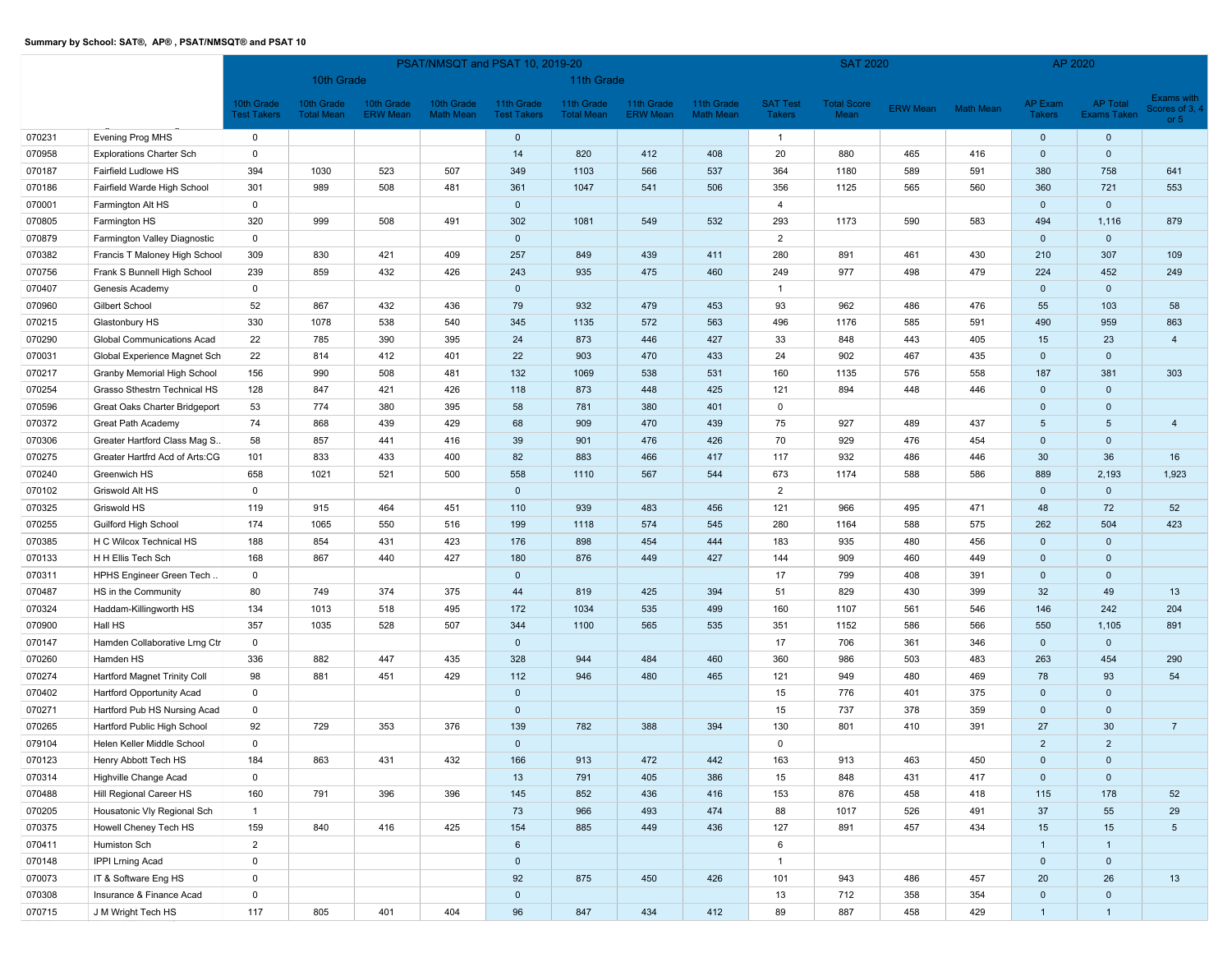|        |                               |                                  | PSAT/NMSQT and PSAT 10, 2019-20 |                               |                                |                                  |                                 |                               |                                |                                  | <b>SAT 2020</b>            |          |                  | AP 2020                         |                                |                                             |
|--------|-------------------------------|----------------------------------|---------------------------------|-------------------------------|--------------------------------|----------------------------------|---------------------------------|-------------------------------|--------------------------------|----------------------------------|----------------------------|----------|------------------|---------------------------------|--------------------------------|---------------------------------------------|
|        |                               |                                  | 10th Grade                      |                               |                                |                                  | 11th Grade                      |                               |                                |                                  |                            |          |                  |                                 |                                |                                             |
|        |                               | 10th Grade<br><b>Fest Takers</b> | 10th Grade<br><b>Total Mean</b> | 10th Grade<br><b>ERW</b> Mean | 10th Grade<br><b>Math Mean</b> | 11th Grade<br><b>Test Takers</b> | 11th Grade<br><b>Total Mean</b> | 11th Grade<br><b>ERW Mean</b> | 11th Grade<br><b>Math Mean</b> | <b>SAT Test</b><br><b>Takers</b> | <b>Total Score</b><br>Mean | ERW Mean | <b>Math Mean</b> | <b>AP Exam</b><br><b>Takers</b> | <b>AP Total</b><br>Exams Taken | <b>Exams with</b><br>Scores of 3,<br>or $5$ |
| 070495 | James Hillhouse HS            | 179                              | 731                             | 361                           | 371                            | 166                              | 775                             | 393                           | 383                            | 156                              | 792                        | 405      | 387              | 88                              | 129                            | 31                                          |
| 070638 | Joel Barlow High Sch          | 204                              | 1039                            | 535                           | 504                            | 194                              | 1125                            | 581                           | 545                            | 200                              | 1192                       | 600      | 592              | 231                             | 418                            | 363                                         |
| 070840 | John F Kennedy High School    | 270                              | 782                             | 390                           | 392                            | 233                              | 803                             | 405                           | 398                            | 316                              | 828                        | 431      | 397              | 120                             | 234                            | 105                                         |
| 070173 | John J Allison Jr Polaris Ctr | $\mathbf 0$                      |                                 |                               |                                | $\mathbf 0$                      |                                 |                               |                                | 9                                |                            |          |                  | $\mathbf 0$                     | $\mathbf 0$                    |                                             |
| 070423 | Jonathan Law High School      | 185                              | 936                             | 477                           | 459                            | 216                              | 1028                            | 524                           | 503                            | 186                              | 1038                       | 526      | 512              | 327                             | 627                            | 399                                         |
| 070424 | Joseph A Foran HS             | 195                              | 968                             | 490                           | 478                            | 203                              | 1008                            | 514                           | 495                            | 216                              | 1061                       | 540      | 521              | 300                             | 549                            | 399                                         |
| 070312 | Journalism & Media Acad       | $\mathbf 0$                      |                                 |                               |                                | $\mathbf 0$                      |                                 |                               |                                | 9                                |                            |          |                  | $\mathbf 0$                     | $\mathbf 0$                    |                                             |
| 070135 | Killingly HS                  | 156                              | 880                             | 457                           | 423                            | 164                              | 949                             | 499                           | 449                            | 151                              | 991                        | 510      | 481              | 72                              | 111                            | 99                                          |
| 070300 | Kinsella Magnet Sch Prfmng.   | 35                               | 814                             | 413                           | 401                            | 33                               | 823                             | 419                           | 404                            | 43                               | 877                        | 454      | 423              | $\mathbf 0$                     | $\mathbf 0$                    |                                             |
| 070296 | <b>LINKS</b>                  | $\mathsf 0$                      |                                 |                               |                                | $\mathbf 0$                      |                                 |                               |                                | 3                                |                            |          |                  | $\mathbf{0}$                    | $\mathbf 0$                    |                                             |
| 070223 | <b>LINKS Acad Glastonbury</b> | $\mathsf 0$                      |                                 |                               |                                | $\mathbf 0$                      |                                 |                               |                                | 3                                |                            |          |                  | $\mathbf 0$                     | $\mathbf 0$                    |                                             |
| 070280 | Law Govt Acad at HPS          | $\mathbf 0$                      |                                 |                               |                                | $\mathbf 0$                      |                                 |                               |                                | 9                                |                            |          |                  | $\mathbf 0$                     | $\mathbf 0$                    |                                             |
| 070342 | Ledyard High School           | 180                              | 950                             | 487                           | 463                            | 154                              | 972                             | 502                           | 470                            | 177                              | 1021                       | 520      | 501              | 98                              | 149                            | 120                                         |
| 070807 | Lewis S Mills High School     | 182                              | 976                             | 500                           | 476                            | 192                              | 1049                            | 541                           | 508                            | 155                              | 1096                       | 562      | 534              | 147                             | 247                            | 205                                         |
| 070202 | Lincoln Acad                  | $\mathbf 0$                      |                                 |                               |                                | $\mathbf{0}$                     |                                 |                               |                                | $\overline{1}$                   |                            |          |                  | $\mathbf{0}$                    | $\mathbf{0}$                   |                                             |
| 070355 | Litchfield HS                 | 58                               | 1011                            | 521                           | 489                            | 51                               | 1064                            | 549                           | 514                            | 80                               | 1097                       | 564      | 533              | 74                              | 108                            | 91                                          |
| 070815 | Lyman Hall HS                 | 231                              | 917                             | 467                           | 450                            | 288                              | 958                             | 493                           | 465                            | 248                              | 1033                       | 527      | 506              | 162                             | 256                            | 183                                         |
| 070340 | Lyman Memorial HS             | 68                               | 968                             | 489                           | 479                            | 67                               | 971                             | 498                           | 473                            | 76                               | 1032                       | 522      | 510              | 61                              | 101                            | 56                                          |
| 070600 | Lyme Old Lyme HS              | 116                              | 1043                            | 527                           | 515                            | 112                              | 1083                            | 550                           | 533                            | 126                              | 1167                       | 585      | 582              | 115                             | 204                            | 176                                         |
| 070237 | MHS - AEP1                    | $\mathbf 0$                      |                                 |                               |                                | $\mathbf 0$                      |                                 |                               |                                | $\overline{2}$                   |                            |          |                  | $\mathbf{1}$                    | $\overline{1}$                 |                                             |
| 070209 | MIJ Program                   | $\mathsf 0$                      |                                 |                               |                                | $\mathbf{0}$                     |                                 |                               |                                | $\overline{2}$                   |                            |          |                  | $\mathbf 0$                     | $\mathbf 0$                    |                                             |
| 070380 | Manchester HS                 | 409                              | 850                             | 429                           | 420                            | 322                              | 918                             | 468                           | 451                            | 332                              | 965                        | 491      | 474              | 200                             | 320                            | 238                                         |
| 070197 | Manchester Reg Acad           | $\mathsf 0$                      |                                 |                               |                                | $\mathbf 0$                      |                                 |                               |                                | $\overline{4}$                   |                            |          |                  | $\mathbf 0$                     | $\mathbf 0$                    |                                             |
| 070252 | Marine Sci Magnet HS          | 68                               | 1011                            | 518                           | 492                            | 68                               | 1070                            | 559                           | 511                            | 66                               | 1138                       | 586      | 552              | 188                             | 395                            | 226                                         |
| 070813 | Mark T Sheehan HS             | 208                              | 910                             | 461                           | 449                            | 178                              | 961                             | 493                           | 468                            | 196                              | 1047                       | 531      | 516              | 127                             | 203                            | 162                                         |
| 070230 | Masuk Alt Prog                | $\mathsf 0$                      |                                 |                               |                                | $\mathbf 0$                      |                                 |                               |                                | 3                                |                            |          |                  | $\mathbf 0$                     | $\mathbf 0$                    |                                             |
| 070753 | Masuk HS                      | $\overline{1}$                   |                                 |                               |                                | 241                              | 1060                            | 541                           | 519                            | 223                              | 1139                       | 571      | 569              | 310                             | 524                            | 415                                         |
| 070034 | Metro Learning Ctr Mgnt Sch   | $\mathsf 0$                      |                                 |                               |                                | 66                               | 857                             | 443                           | 413                            | 75                               | 943                        | 497      | 445              | 28                              | 28                             | 11                                          |
| 070503 | Metropolitan Business Acade   | 81                               | 798                             | 403                           | 395                            | 85                               | 849                             | 432                           | 417                            | 98                               | 871                        | 446      | 424              | 40                              | 40                             | 14                                          |
| 070399 | Middletown Adult Edu          | $\mathbf 0$                      |                                 |                               |                                | $\mathbf 0$                      |                                 |                               |                                | $\mathbf{1}$                     |                            |          |                  | $\mathbf 0$                     | $\mathbf{0}$                   |                                             |
| 070400 | Middletown HS                 | 326                              | 877                             | 444                           | 433                            | 322                              | 942                             | 484                           | 458                            | 309                              | 978                        | 500      | 478              | 375                             | 724                            | 384                                         |
| 070599 | Montville High School         | 137                              | 914                             | 461                           | 453                            | 130                              | 966                             | 496                           | 471                            | 126                              | 1004                       | 519      | 485              | 77                              | 130                            | 91                                          |
| 070105 | Morgan Sch                    | 128                              | 944                             | 472                           | 472                            | 129                              | 995                             | 516                           | 479                            | 157                              | 1040                       | 541      | 499              | 108                             | 203                            | 147                                         |
| 070430 | Nathan Hale-Ray HS            | 71                               | 942                             | 485                           | 457                            | 84                               | 1034                            | 543                           | 490                            | 77                               | 1051                       | 542      | 509              | 58                              | 103                            | 83                                          |
| 079103 | Nathan Hale-Ray MS            | $\mathbf 0$                      |                                 |                               |                                | $\mathbf 0$                      |                                 |                               |                                | $\mathbf 0$                      |                            |          |                  | $\mathbf{1}$                    | $\overline{2}$                 |                                             |
| 070440 | Naugatuck High School         | 248                              | 854                             | 433                           | 420                            | 266                              | 899                             | 464                           | 435                            | 295                              | 922                        | 476      | 446              | 223                             | 335                            | 195                                         |
| 070455 | New Britain HS                | 440                              | 783                             | 394                           | 390                            | 413                              | 807                             | 408                           | 399                            | 437                              | 857                        | 437      | 420              | 138                             | 220                            | 114                                         |
| 070192 | New Britain Transition Ctr    | $\overline{2}$                   |                                 |                               |                                | $\mathbf{0}$                     |                                 |                               |                                | $\overline{1}$                   |                            |          |                  | $\mathbf 0$                     | $\mathbf 0$                    |                                             |
| 070465 | New Canaan HS                 | 166                              | 1114                            | 563                           | 551                            | 295                              | 1159                            | 585                           | 574                            | 290                              | 1244                       | 621      | 623              | 482                             | 1,167                          | 1,028                                       |
| 070476 | New Fairfield HS              | 167                              | 994                             | 504                           | 490                            | 177                              | 1025                            | 531                           | 495                            | 190                              | 1079                       | 551      | 528              | 182                             | 304                            | 201                                         |
| 070281 | New Haven Acad                | 55                               | 815                             | 413                           | 403                            | 56                               | 837                             | 425                           | 412                            | 61                               | 907                        | 462      | 445              | 26                              | 36                             | 17                                          |
| 070498 | New Haven Adult Edu Center    | $\mathsf 0$                      |                                 |                               |                                | $\mathbf{0}$                     |                                 |                               |                                | 3                                |                            |          |                  | $\mathbf 0$                     | $\mathbf 0$                    |                                             |
| 070027 | New Horizons                  | $\mathsf 0$                      |                                 |                               |                                | $\mathbf 0$                      |                                 |                               |                                | $\mathbf{1}$                     |                            |          |                  | $\overline{1}$                  | $\overline{2}$                 |                                             |
| 070530 | New London HS                 | 127                              | 736                             | 361                           | 375                            | 113                              | 763                             | 375                           | 388                            | 131                              | 818                        | 414      | 404              | 54                              | 71                             | 31                                          |
| 070379 | New London S and T            | 82                               | 864                             | 432                           | 431                            | 85                               | 981                             | 500                           | 482                            | 76                               | 991                        | 503      | 488              | 75                              | 110                            | 48                                          |
| 070545 | New Milford High School       | 298                              | 935                             | 478                           | 458                            | 289                              | 1013                            | 519                           | 494                            | 325                              | 1068                       | 533      | 535              | 318                             | 634                            | 483                                         |
| 070472 | New Visions                   | $\mathsf 0$                      |                                 |                               |                                | $\mathbf{0}$                     |                                 |                               |                                | $\mathbf{1}$                     |                            |          |                  | $\mathbf{0}$                    | $\mathbf 0$                    |                                             |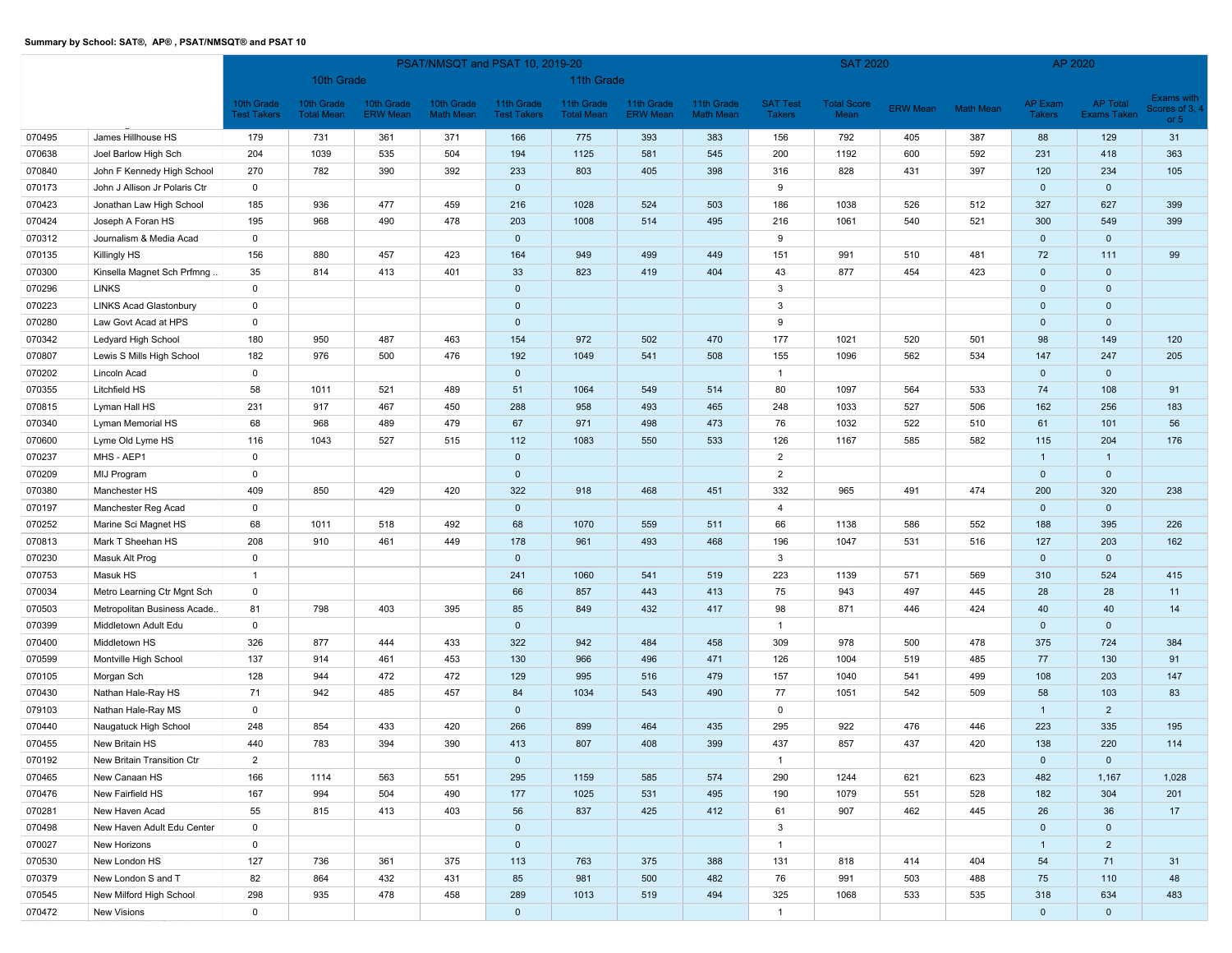|        |                             |                                  | PSAT/NMSQT and PSAT 10, 2019-20 |                               |                                |                                  |                                 |                               |                                |                                  | <b>SAT 2020</b>            |                 |                  | AP 2020                         |                         |                                                    |
|--------|-----------------------------|----------------------------------|---------------------------------|-------------------------------|--------------------------------|----------------------------------|---------------------------------|-------------------------------|--------------------------------|----------------------------------|----------------------------|-----------------|------------------|---------------------------------|-------------------------|----------------------------------------------------|
|        |                             |                                  | 10th Grade                      |                               |                                |                                  | 11th Grade                      |                               |                                |                                  |                            |                 |                  |                                 |                         |                                                    |
|        |                             | 10th Grade<br><b>Fest Takers</b> | 10th Grade<br><b>Total Mean</b> | 10th Grade<br><b>ERW</b> Mean | 10th Grade<br><b>Math Mean</b> | 11th Grade<br><b>Test Takers</b> | 11th Grade<br><b>Total Mean</b> | 11th Grade<br><b>ERW Mean</b> | 11th Grade<br><b>Math Mean</b> | <b>SAT Test</b><br><b>Takers</b> | <b>Total Score</b><br>Mean | <b>ERW Mean</b> | <b>Math Mean</b> | <b>AP Exam</b><br><b>Takers</b> | AP Total<br>Exams Taken | <b>Exams with</b><br>cores of 3, $\cdot$<br>or $5$ |
| 070525 | Newington High School       | 299                              | 961                             | 485                           | 476                            | 291                              | 1009                            | 509                           | 500                            | 304                              | 1073                       | 539             | 534              | 240                             | 486                     | 380                                                |
| 070550 | Newtown HS                  | $\mathsf 0$                      |                                 |                               |                                | 355                              | 1092                            | 558                           | 534                            | 410                              | 1158                       | 580             | 578              | 437                             | 823                     | 694                                                |
| 070970 | Nonnewaug HS                | 162                              | 940                             | 483                           | 457                            | 168                              | 985                             | 503                           | 481                            | 144                              | 1040                       | 528             | 512              | 207                             | 375                     | 243                                                |
| 070563 | North Branford High School  | 121                              | 926                             | 471                           | 454                            | 138                              | 958                             | 495                           | 463                            | 133                              | 1026                       | 522             | 504              | 89                              | 132                     | 112                                                |
| 070570 | North Haven High School     | 264                              | 927                             | 467                           | 459                            | 223                              | 972                             | 495                           | 478                            | 245                              | 1033                       | 524             | 509              | 145                             | 261                     | 189                                                |
| 070962 | Northwestern Regional HS    | 168                              | 977                             | 501                           | 475                            | 179                              | 1026                            | 521                           | 505                            | 141                              | 1127                       | 562             | 565              | 107                             | 173                     | 157                                                |
| 070580 | Norwalk High School         | 349                              | 876                             | 441                           | 434                            | 272                              | 901                             | 451                           | 450                            | 354                              | 970                        | 492             | 478              | 288                             | 494                     | 338                                                |
| 070590 | Norwich Free Acad           | 469                              | 862                             | 439                           | 423                            | 503                              | 923                             | 471                           | 452                            | 576                              | 989                        | 504             | 485              | 170                             | 242                     | 191                                                |
| 070595 | Norwich Tech HS             | 156                              | 865                             | 433                           | 432                            | 164                              | 906                             | 458                           | 448                            | 139                              | 921                        | 469             | 453              | $\mathbf 0$                     | $\mathbf 0$             |                                                    |
| 070605 | Old Saybrook HS             | 85                               | 952                             | 490                           | 462                            | 95                               | 1019                            | 520                           | 499                            | 119                              | 1085                       | 549             | 536              | 68                              | 118                     | 99                                                 |
| 070793 | Oliver Wolcott Tech HS      | 165                              | 871                             | 440                           | 431                            | 128                              | 870                             | 441                           | 428                            | 147                              | 903                        | 460             | 442              | $\mathbf 0$                     | $\mathbf 0$             |                                                    |
| 070388 | Orville H Platt High School | 227                              | 797                             | 399                           | 398                            | 197                              | 843                             | 426                           | 417                            | 216                              | 882                        | 456             | 426              | 190                             | 259                     | 83                                                 |
| 070929 | Oxford HS                   | 119                              | 956                             | 491                           | 465                            | 126                              | 1006                            | 526                           | 480                            | 130                              | 1016                       | 525             | 491              | 144                             | 234                     | 163                                                |
| 070293 | PACE Program                | $\mathsf 0$                      |                                 |                               |                                | $\mathbf 0$                      |                                 |                               |                                | 10                               | 722                        | 373             | 349              | $\mathbf 0$                     | $\mathbf 0$             |                                                    |
| 070419 | PACE at WHHS                | $\mathsf 0$                      |                                 |                               |                                | $\mathbf 0$                      |                                 |                               |                                | 3                                |                            |                 |                  | $\mathbf 0$                     | $\mathbf 0$             |                                                    |
| 070456 | PTech Acad                  | 92                               | 899                             | 454                           | 445                            | 99                               | 956                             | 493                           | 463                            | 11                               | 924                        | 454             | 470              | 43                              | 50                      | 36                                                 |
| 070009 | Palmer Acad                 | $\mathsf 0$                      |                                 |                               |                                | $\mathbf 0$                      |                                 |                               |                                | 3                                |                            |                 |                  | $\mathbf 0$                     | $\mathbf 0$             |                                                    |
| 070093 | Parish Hill High Middle Sch | 34                               | 925                             | 471                           | 454                            | 30                               | 1010                            | 510                           | 500                            | 26                               | 1063                       | 544             | 519              | 30                              | 68                      | 44                                                 |
| 070304 | Pathways Acad of Tech & Des | 89                               | 835                             | 428                           | 407                            | 76                               | 880                             | 450                           | 430                            | 85                               | 953                        | 488             | 465              | 71                              | 87                      | 38                                                 |
| 070080 | Pine Meadow Acad            | $\mathsf 0$                      |                                 |                               |                                | $\mathbf{0}$                     |                                 |                               |                                | 10                               | 749                        | 395             | 354              | $\mathbf 0$                     | $\mathbf 0$             |                                                    |
| 070090 | Plainfield HS               | 113                              | 860                             | 440                           | 420                            | 133                              | 901                             | 462                           | 439                            | 175                              | 917                        | 481             | 437              | 40                              | 58                      | 40                                                 |
| 070610 | Plainville HS               | 158                              | 928                             | 467                           | 461                            | 150                              | 961                             | 485                           | 476                            | 160                              | 1004                       | 504             | 500              | 90                              | 125                     | 84                                                 |
| 070426 | Platt Technical High School | 197                              | 842                             | 422                           | 420                            | 188                              | 875                             | 446                           | 429                            | 173                              | 889                        | 456             | 433              | 22                              | 22                      | 14                                                 |
| 070685 | Pomperaug HS                | 284                              | 979                             | 501                           | 479                            | 265                              | 1070                            | 549                           | 521                            | 315                              | 1139                       | 567             | 572              | 417                             | 813                     | 638                                                |
| 070620 | Portland High School        | 94                               | 994                             | 514                           | 480                            | 90                               | 1059                            | 538                           | 521                            | 87                               | 1031                       | 517             | 514              | 65                              | 112                     | 83                                                 |
| 070630 | Putnam High School          | 51                               | 898                             | 461                           | 437                            | 50                               | 936                             | 490                           | 447                            | 59                               | 921                        | 481             | 440              | 44                              | 75                      | 26                                                 |
| 070136 | Quinebaug Middle Coll       | 40                               | 859                             | 452                           | 407                            | 38                               | 889                             | 474                           | 415                            | 48                               | 898                        | 479             | 419              | $\mathbf 0$                     | $\mathbf 0$             |                                                    |
| 070162 | <b>REACH Conard HS</b>      | $\overline{4}$                   |                                 |                               |                                | 11                               | 807                             | 408                           | 399                            | 11                               | 795                        | 385             | 409              | $\mathbf 0$                     | $\mathbf 0$             |                                                    |
| 070323 | Rham HS                     | 194                              | 1046                            | 527                           | 519                            | 244                              | 1083                            | 550                           | 533                            | 247                              | 1157                       | 578             | 579              | 231                             | 417                     | 377                                                |
| 079112 | Rham Middle School          | $\mathbf 0$                      |                                 |                               |                                | $\mathbf{0}$                     |                                 |                               |                                | $\overline{1}$                   |                            |                 |                  | $\mathbf{0}$                    | $\mathbf 0$             |                                                    |
| 070214 | Ridgefield Alt HS           | $\mathsf 0$                      |                                 |                               |                                | $\mathbf 0$                      |                                 |                               |                                | 3                                |                            |                 |                  | $\mathbf 0$                     | $\mathbf 0$             |                                                    |
| 070640 | Ridgefield HS               | 214                              | 1090                            | 561                           | 529                            | 235                              | 1167                            | 599                           | 569                            | 377                              | 1230                       | 620             | 610              | 545                             | 1,216                   | 1,063                                              |
| 070514 | Riverside Education Acad    | 13                               | 676                             | 338                           | 338                            | $\overline{7}$                   |                                 |                               |                                | $\overline{2}$                   |                            |                 |                  | $\mathbf 0$                     | $\mathbf 0$             |                                                    |
| 070141 | <b>Riverview Sch</b>        | $\mathsf 0$                      |                                 |                               |                                | $\mathbf 0$                      |                                 |                               |                                | $\overline{2}$                   |                            |                 |                  | $\mathbf 0$                     | $\mathbf 0$             |                                                    |
| 070435 | Robert E Fitch Sr HS        | 231                              | 929                             | 475                           | 454                            | 193                              | 977                             | 498                           | 478                            | 204                              | 1019                       | 519             | 500              | 206                             | 340                     | 199                                                |
| 070645 | Rockville HS                | 209                              | 869                             | 441                           | 428                            | 180                              | 936                             | 477                           | 459                            | 190                              | 999                        | 511             | 488              | 47                              | 68                      | 39                                                 |
| 070648 | Rocky Hill HS               | 171                              | 967                             | 488                           | 479                            | 185                              | 1015                            | 516                           | 499                            | 178                              | 1056                       | 532             | 524              | 148                             | 256                     | 221                                                |
| 079114 | Rogers Park Middle School   | $\mathbf 0$                      |                                 |                               |                                | $\mathbf 0$                      |                                 |                               |                                | $\mathsf 0$                      |                            |                 |                  | $\overline{1}$                  | $\overline{1}$          |                                                    |
| 079027 | Ross Woodward Sch           | $\mathsf 0$                      |                                 |                               |                                | $\mathbf{0}$                     |                                 |                               |                                | $\mathbf{1}$                     |                            |                 |                  | $\mathbf 0$                     | $\mathbf 0$             |                                                    |
| 070256 | SPARK Prgm                  | $\mathsf 0$                      |                                 |                               |                                | $\mathbf 0$                      |                                 |                               |                                | $\mathbf{1}$                     |                            |                 |                  | $\mathbf 0$                     | $\mathbf 0$             |                                                    |
| 070184 | SPS Anchor Harbor Landing   | $\mathbf 0$                      |                                 |                               |                                | $\mathbf{0}$                     |                                 |                               |                                | 9                                |                            |                 |                  | $\mathbf 0$                     | $\mathbf 0$             |                                                    |
| 070236 | <b>STEP</b>                 | $\mathsf 0$                      |                                 |                               |                                | $\mathbf{0}$                     |                                 |                               |                                | $\mathbf{1}$                     |                            |                 |                  | $\mathbf 0$                     | $\mathbf 0$             |                                                    |
| 070218 | STEPS Bunnell High Sch      | $\mathsf 0$                      |                                 |                               |                                | $\mathbf 0$                      |                                 |                               |                                | $\mathbf{1}$                     |                            |                 |                  | $\mathbf 0$                     | $\mathbf 0$             |                                                    |
| 070069 | STRIVE-West Hartford        | $\mathsf 0$                      |                                 |                               |                                | $\mathbf{0}$                     |                                 |                               |                                | $\mathbf{3}$                     |                            |                 |                  | $\mathbf 0$                     | $\mathbf 0$             |                                                    |
| 070432 | Sails at SHS                | $\mathsf 0$                      |                                 |                               |                                | $\mathbf 0$                      |                                 |                               |                                | $\mathbf 0$                      |                            |                 |                  | $\mathbf{1}$                    | $\mathbf{3}$            |                                                    |
| 070189 | Satellite Careers Acad      | $5\phantom{.0}$                  |                                 |                               |                                | $\mathbf 0$                      |                                 |                               |                                | 50                               | 751                        | 382             | 369              | $\mathbf 0$                     | $\mathbf 0$             |                                                    |
| 070446 | School Resilience Program   | $\mathbf 0$                      |                                 |                               |                                | $\overline{0}$                   |                                 |                               |                                | $\mathbf{1}$                     |                            |                 |                  | $\overline{0}$                  | $\mathbf{0}$            |                                                    |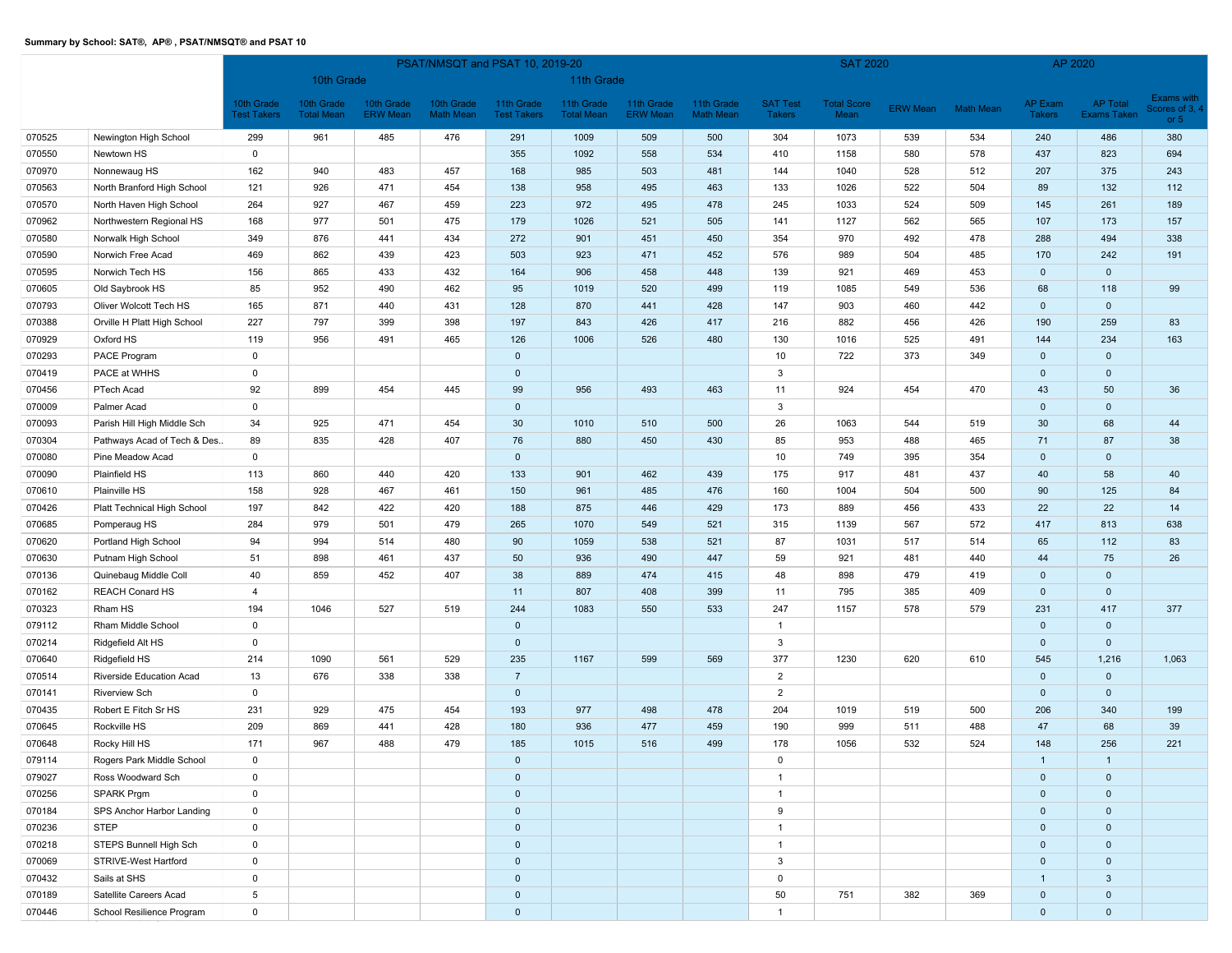|        |                               |                    | PSAT/NMSQT and PSAT 10, 2019-20 |                 |                  |                    |                   |                 |                  |                 | <b>SAT 2020</b>    |                 |                  | AP 2020        |                 |                        |
|--------|-------------------------------|--------------------|---------------------------------|-----------------|------------------|--------------------|-------------------|-----------------|------------------|-----------------|--------------------|-----------------|------------------|----------------|-----------------|------------------------|
|        |                               |                    | 10th Grade                      |                 |                  |                    | 11th Grade        |                 |                  |                 |                    |                 |                  |                |                 |                        |
|        |                               | 10th Grade         | 10th Grade                      | 10th Grade      | 10th Grade       | 11th Grade         | 11th Grade        | 11th Grade      | 11th Grade       | <b>SAT Test</b> | <b>Total Score</b> |                 |                  | <b>AP Exam</b> | <b>AP Total</b> | Exams with             |
|        |                               | <b>Test Takers</b> | <b>Total Mean</b>               | <b>ERW Mean</b> | <b>Math Mean</b> | <b>Test Takers</b> | <b>Total Mean</b> | <b>ERW Mean</b> | <b>Math Mean</b> | <b>Takers</b>   | Mean               | <b>ERW Mean</b> | <b>Math Mean</b> | <b>Takers</b>  | Exams Taken     | Scores of 3,<br>or $5$ |
| 070660 | Seymour High School           | 144                | 921                             | 469             | 451              | 162                | 998               | 509             | 489              | 163             | 1019               | 516             | 504              | 186            | 290             | 179                    |
| 070665 | Shelton HS                    | 288                | 960                             | 480             | 480              | 202                | 1036              | 522             | 513              | 360             | 1071               | 540             | 531              | 345            | 589             | 449                    |
| 070830 | Shepaug Valley Sch            | 54                 | 1022                            | 521             | 502              | 57                 | 1025              | 526             | 499              | 76              | 1106               | 560             | 546              | 86             | 167             | 120                    |
| 070675 | Simsbury HS                   | 326                | 1032                            | 532             | 499              | 314                | 1092              | 561             | 531              | 363             | 1175               | 592             | 583              | 434            | 883             | 721                    |
| 070062 | Solterra Academy              | $\mathbf 0$        |                                 |                 |                  | $\mathbf 0$        |                   |                 |                  | $\overline{2}$  |                    |                 |                  | $\mathbf 0$    | $\mathbf 0$     |                        |
| 070683 | Somers High School            | 101                | 968                             | 496             | 472              | 116                | 1008              | 515             | 493              | 99              | 1076               | 550             | 526              | 74             | 120             | 89                     |
| 070433 | Soundbridge at BC             | $\mathsf 0$        |                                 |                 |                  | $\mathbf 0$        |                   |                 |                  | $\mathbf 0$     |                    |                 |                  | $\overline{4}$ | $5\phantom{.0}$ |                        |
| 070700 | South Windsor HS              | 295                | 1000                            | 502             | 498              | 302                | 1062              | 538             | 525              | 321             | 1121               | 562             | 559              | 342            | 676             | 584                    |
| 070690 | Southington HS                | 492                | 951                             | 483             | 468              | 477                | 1006              | 514             | 492              | 502             | 1081               | 544             | 537              | 382            | 655             | 503                    |
| 070291 | Sport and Medical Sciences A  | 96                 | 813                             | 398             | 415              | 85                 | 856               | 431             | 426              | 105             | 937                | 470             | 467              | 29             | 42              | 18                     |
| 070705 | Stafford High School          | 82                 | 929                             | 472             | 457              | 83                 | 1004              | 517             | 487              | 94              | 1045               | 529             | 516              | 29             | 33              | 20                     |
| 070109 | <b>Stafford Tutoring Prog</b> | $\mathsf 0$        |                                 |                 |                  | $\mathbf{0}$       |                   |                 |                  | $\overline{2}$  |                    |                 |                  | $\mathbf 0$    | $\mathbf 0$     |                        |
| 070746 | <b>Stamford Academy</b>       | $\mathsf 0$        |                                 |                 |                  | $\mathbf 0$        |                   |                 |                  | 26              | 762                | 396             | 367              | $\mathbf{0}$   | $\mathbf 0$     |                        |
| 070750 | Stamford High School          | 383                | 888                             | 444             | 443              | 353                | 947               | 481             | 466              | 409             | 984                | 497             | 487              | 287            | 470             | 339                    |
| 070920 | Staples HS                    | 438                | 1116                            | 568             | 548              | 241                | 1204              | 612             | 592              | 420             | 1241               | 621             | 620              | 563            | 1,264           | 1,150                  |
| 070876 | State Street Sch              | $\mathsf 0$        |                                 |                 |                  | $\mathbf 0$        |                   |                 |                  | 3               |                    |                 |                  | $\mathbf 0$    | $\mathbf 0$     |                        |
| 070126 | Stevens Alt HS                | $\mathbf 0$        |                                 |                 |                  | $\mathbf{0}$       |                   |                 |                  | 4               |                    |                 |                  | $\mathbf 0$    | $\mathbf 0$     |                        |
| 070607 | Stonington HS                 | $\mathsf 0$        |                                 |                 |                  | 158                | 1031              | 533             | 498              | 160             | 1098               | 558             | 540              | 156            | 277             | 219                    |
| 070755 | Stratford HS                  | 225                | 852                             | 434             | 418              | 249                | 904               | 469             | 434              | 233             | 937                | 485             | 452              | 186            | 321             | 183                    |
| 070377 | Success Acad                  | $\mathbf 0$        |                                 |                 |                  | $\mathbf 0$        |                   |                 |                  | 5               |                    |                 |                  | $\mathbf 0$    | $\mathbf 0$     |                        |
| 070760 | Suffield HS                   | 206                | 973                             | 502             | 470              | 185                | 1028              | 532             | 496              | 181             | 1091               | 555             | 536              | 223            | 389             | 303                    |
| 070417 | TA                            | $\mathsf 0$        |                                 |                 |                  | $\mathbf 0$        |                   |                 |                  | 11              | 798                | 407             | 391              | $\mathbf 0$    | $\mathbf 0$     |                        |
| 070413 | TASK at Bethel High School    | $\mathsf 0$        |                                 |                 |                  | $\mathbf 0$        |                   |                 |                  | 3               |                    |                 |                  | $\mathbf 0$    | $\mathbf 0$     |                        |
| 070770 | Terryville HS                 | 80                 | 898                             | 450             | 448              | 78                 | 938               | 479             | 460              | 93              | 994                | 503             | 492              | 82             | 119             | 85                     |
| 070516 | The Sound Sch                 | 79                 | 839                             | 430             | 409              | 55                 | 902               | 458             | 444              | 83              | 965                | 499             | 465              | 44             | 49              | 31                     |
| 070975 | The Woodstock Academy         | 242                | 948                             | 483             | 465              | 269                | 1000              | 510             | 490              | 316             | 1064               | 530             | 534              | 228            | 404             | 311                    |
| 070104 | Therapeutic Day Prog          | $\mathsf 0$        |                                 |                 |                  | $\mathbf 0$        |                   |                 |                  | 12              | 726                | 387             | 338              | $\mathbf 0$    | $\mathbf 0$     |                        |
| 070775 | Thomaston High School         | $\mathbf 0$        |                                 |                 |                  | 64                 | 1010              | 528             | 483              | 49              | 1030               | 534             | 495              | 47             | 64              | 16                     |
| 079107 | Thompson Middle School        | $\mathbf 0$        |                                 |                 |                  | $\mathbf 0$        |                   |                 |                  | $\mathbf 0$     |                    |                 |                  | $\mathbf{1}$   | $\mathbf{1}$    |                        |
| 070594 | Three Rivers Mid Coll HS      | $\mathbf 0$        |                                 |                 |                  | 34                 | 995               | 519             | 476              | 34              | 1021               | 509             | 511              | $\mathbf 0$    | $\mathbf 0$     |                        |
| 070792 | <b>Tolland High School</b>    | 191                | 990                             | 508             | 482              | 202                | 1050              | 536             | 514              | 203             | 1134               | 566             | 568              | 85             | 124             | 103                    |
| 070795 | <b>Torrington High School</b> | 201                | 852                             | 432             | 421              | 170                | 922               | 472             | 450              | 179             | 951                | 484             | 467              | 75             | 136             | 68                     |
| 070565 | Tourtellotte Memorial HS      | 50                 | 887                             | 455             | 433              | 42                 | 934               | 473             | 461              | 42              | 975                | 503             | 472              | 38             | 48              | 29                     |
| 070063 | Trumbull Alt Sch              | $\mathsf 0$        |                                 |                 |                  | $\mathbf 0$        |                   |                 |                  | 6               |                    |                 |                  | $\overline{1}$ | $\mathbf{1}$    |                        |
| 070800 | Trumbull HS                   | 537                | 1008                            | 509             | 499              | 509                | 1059              | 534             | 525              | 471             | 1145               | 573             | 572              | 618            | 1,068           | 847                    |
| 070203 | <b>Trumbull REACH Prog</b>    | $\mathsf 0$        |                                 |                 |                  | $\mathbf{0}$       |                   |                 |                  | 3               |                    |                 |                  | $\mathbf 0$    | $\mathbf 0$     |                        |
| 070326 | Univ HS of Science Engnring   | 95                 | 910                             | 449             | 461              | 95                 | 981               | 493             | 488              | 106             | 1120               | 553             | 567              | 28             | 42              | 30                     |
| 070429 | VLCS - Gorton                 | $\mathsf 0$        |                                 |                 |                  | $\mathbf 0$        |                   |                 |                  | 10              | 1140               | 569             | 571              | $\overline{1}$ | $\overline{2}$  |                        |
| 070150 | Valley Regional High School   | 157                | 987                             | 512             | 475              | 132                | 1019              | 534             | 485              | 137             | 1106               | 569             | 537              | 113            | 205             | 167                    |
| 070041 | Venture Acad-Meriden Sch      | $\mathsf 0$        |                                 |                 |                  | $\mathbf{0}$       |                   |                 |                  | 6               |                    |                 |                  | $\mathbf 0$    | $\mathbf 0$     |                        |
| 070405 | Vinal Technical High School   | 94                 | 836                             | 418             | 418              | 74                 | 850               | 431             | 419              | 104             | 882                | 453             | 429              | $\mathbf 0$    | $\mathbf 0$     |                        |
| 070107 | Virtual Learning Acad         | $\mathsf 0$        |                                 |                 |                  | $\mathbf{0}$       |                   |                 |                  | $\mathbf{1}$    |                    |                 |                  | $\mathbf 0$    | $\mathbf 0$     |                        |
| 070416 | Virtual Learning Acad         | $\mathsf 0$        |                                 |                 |                  | $\mathbf 0$        |                   |                 |                  | $\mathbf{1}$    |                    |                 |                  | $\overline{1}$ | $\overline{2}$  |                        |
| 070185 | Virtual Learning Acad Prgm    | $\mathbf 0$        |                                 |                 |                  | $\mathbf{0}$       |                   |                 |                  | $\overline{2}$  |                    |                 |                  | $\mathbf 0$    | $\mathbf{0}$    |                        |
| 070910 | W Haven HS                    | 351                | 832                             | 412             | 420              | 311                | 874               | 442             | 432              | 341             | 916                | 471             | 445              | 215            | 348             | 168                    |
| 070251 | WRHS Alt Ed Prgm              | $\mathsf 0$        |                                 |                 |                  | $\mathbf{0}$       |                   |                 |                  | $\mathbf{1}$    |                    |                 |                  | $\mathbf 0$    | $\mathbf{0}$    |                        |
| 070156 | Walter Fitzgerald Camp        | $\mathbf 0$        |                                 |                 |                  | $\mathbf{0}$       |                   |                 |                  | $\overline{7}$  |                    |                 |                  | $\mathbf{0}$   | $\mathbf{0}$    |                        |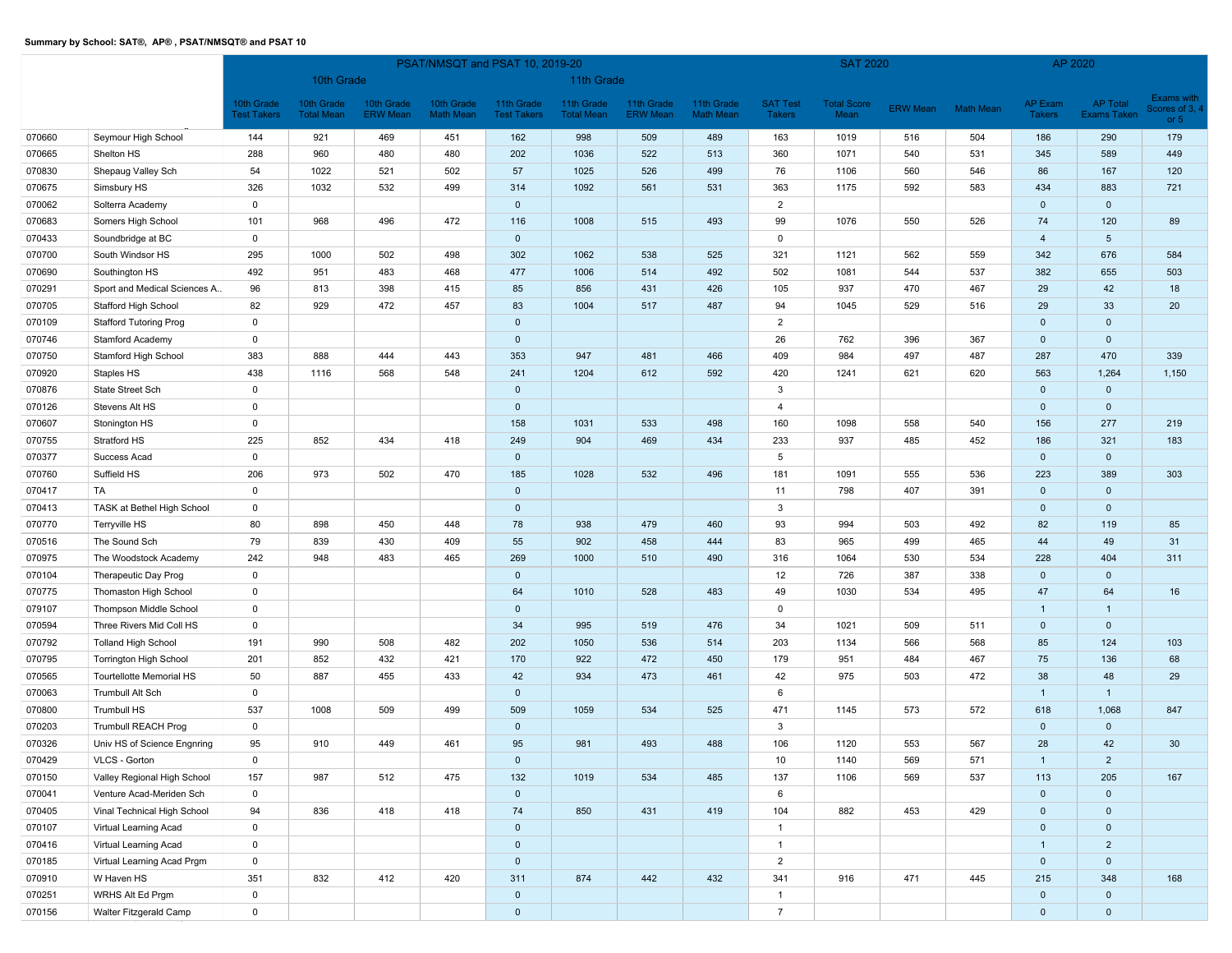|        |                              |                                  |                                 |                               |                                | PSAT/NMSQT and PSAT 10, 2019-20  |                                 |                               |                                |                                  | <b>SAT 2020</b>            |                 |           | AP 2020                         |                                       |                                        |
|--------|------------------------------|----------------------------------|---------------------------------|-------------------------------|--------------------------------|----------------------------------|---------------------------------|-------------------------------|--------------------------------|----------------------------------|----------------------------|-----------------|-----------|---------------------------------|---------------------------------------|----------------------------------------|
|        |                              |                                  | 10th Grade                      |                               |                                |                                  | 11th Grade                      |                               |                                |                                  |                            |                 |           |                                 |                                       |                                        |
|        |                              | 10th Grade<br><b>Test Takers</b> | 10th Grade<br><b>Total Mean</b> | 10th Grade<br><b>ERW Mean</b> | 10th Grade<br><b>Math Mean</b> | 11th Grade<br><b>Test Takers</b> | 11th Grade<br><b>Total Mean</b> | 11th Grade<br><b>ERW Mean</b> | 11th Grade<br><b>Math Mean</b> | <b>SAT Test</b><br><b>Takers</b> | <b>Total Score</b><br>Mean | <b>ERW Mean</b> | Math Mean | <b>AP Exam</b><br><b>Takers</b> | <b>AP Total</b><br><b>Exams Taken</b> | Exams with<br>Scores of 3, 4<br>or $5$ |
| 070360 | Wamogo Regional HS           | 89                               | 925                             | 474                           | 451                            | 86                               | 956                             | 494                           | 463                            | 108                              | 1031                       | 534             | 496       | 62                              | 96                                    | 63                                     |
| 070855 | Warren F Kaynor Technical HS | 204                              | 907                             | 465                           | 442                            | 191                              | 953                             | 492                           | 461                            | 176                              | 947                        | 485             | 462       | 39                              | 39                                    | 24                                     |
| 070070 | Warren Harding HS            | $\mathsf 0$                      |                                 |                               |                                | 179                              | 746                             | 371                           | 374                            | 238                              | 768                        | 396             | 372       | 62                              | 68                                    | 30                                     |
| 070864 | Waterbury Adult Cont Edu     | $\mathbf 0$                      |                                 |                               |                                | $\mathbf{0}$                     |                                 |                               |                                | $\overline{1}$                   |                            |                 |           | $\mathbf{0}$                    | $\mathbf{0}$                          |                                        |
| 070867 | Waterbury Arts Magnet School | 118                              | 861                             | 446                           | 415                            | 102                              | 923                             | 482                           | 442                            | 109                              | 937                        | 487             | 451       | 97                              | 150                                   | 82                                     |
| 070863 | Waterbury Career Acad HS     | 186                              | 873                             | 450                           | 423                            | 192                              | 918                             | 479                           | 439                            | 180                              | 962                        | 497             | 465       | 85                              | 141                                   | 83                                     |
| 070873 | Waterford High School        | 21                               | 1079                            | 545                           | 534                            | 79                               | 1116                            | 570                           | 547                            | 201                              | 1046                       | 531             | 515       | 119                             | 238                                   | 202                                    |
| 070882 | Watertown High School        | 182                              | 907                             | 471                           | 435                            | 167                              | 954                             | 489                           | 464                            | 195                              | 985                        | 504             | 481       | 149                             | 262                                   | 164                                    |
| 070310 | Weaver High School           | 29                               | 733                             | 361                           | 373                            | 51                               | 797                             | 399                           | 397                            | 56                               | 800                        | 414             | 387       | $\mathbf{0}$                    | $\Omega$                              |                                        |
| 070883 | Westbrook High School        | 45                               | 997                             | 518                           | 479                            | 46                               | 1014                            | 519                           | 495                            | 50                               | 1076                       | 543             | 533       | 53                              | 75                                    | 64                                     |
| 070751 | Westhill High School         | 462                              | 886                             | 440                           | 446                            | 437                              | 951                             | 480                           | 471                            | 451                              | 979                        | 495             | 484       | 520                             | 1,029                                 | 802                                    |
| 070913 | Weston HS                    | 200                              | 1084                            | 551                           | 532                            | 192                              | 1165                            | 596                           | 569                            | 178                              | 1220                       | 615             | 605       | 286                             | 724                                   | 633                                    |
| 070925 | Wethersfield High School     | $\mathbf 0$                      |                                 |                               |                                | 267                              | 1018                            | 517                           | 501                            | 274                              | 1049                       | 531             | 518       | 148                             | 217                                   | 176                                    |
| 070575 | Wheeler Middle High School   | 49                               | 920                             | 470                           | 449                            | 45                               | 1040                            | 546                           | 495                            | 46                               | 1120                       | 569             | 552       | 35                              | 55                                    | 33                                     |
| 070178 | Whitney HS North             | $\mathbf{0}$                     |                                 |                               |                                | $\mathbf{0}$                     |                                 |                               |                                | 16                               | 694                        | 356             | 338       | $\mathbf{0}$                    | $\mathbf{0}$                          |                                        |
| 070520 | <b>Wilbur Cross HS</b>       | 294                              | 788                             | 392                           | 396                            | 319                              | 840                             | 430                           | 410                            | 301                              | 843                        | 435             | 408       | 173                             | 344                                   | 206                                    |
| 070438 | Wilbur Cross Self Contained  | $\mathbf 0$                      |                                 |                               |                                | $\mathbf{0}$                     |                                 |                               |                                | $\mathbf 0$                      |                            |                 |           | 12                              | 27                                    | 19                                     |
| 070870 | Wilby HS                     | 186                              | 722                             | 353                           | 369                            | 214                              | 757                             | 380                           | 377                            | 247                              | 782                        | 406             | 376       | 45                              | 68                                    | 17                                     |
| 070938 | Wilton High School           | 272                              | 1074                            | 555                           | 519                            | 319                              | 1124                            | 577                           | 547                            | 298                              | 1220                       | 617             | 604       | 321                             | 693                                   | 609                                    |
| 070930 | Windham HS                   | 133                              | 745                             | 366                           | 378                            | 108                              | 820                             | 410                           | 410                            | 119                              | 853                        | 437             | 416       | 33                              | 56                                    | 28                                     |
| 070935 | Windham Technical High Sch   | 127                              | 842                             | 417                           | 425                            | 94                               | 900                             | 459                           | 441                            | 105                              | 875                        | 447             | 428       | 22                              | 22                                    | 11                                     |
| 070227 | Windrose                     | $\mathbf 0$                      |                                 |                               |                                | $\mathbf{0}$                     |                                 |                               |                                | 12                               | 979                        | 502             | 477       | $\mathbf 0$                     | $\mathbf 0$                           |                                        |
| 070443 | Windrose Alternative Program | $\mathsf 0$                      |                                 |                               |                                | $\mathbf{0}$                     |                                 |                               |                                |                                  |                            |                 |           | $\mathbf 0$                     | $\mathbf{0}$                          |                                        |
| 070950 | Windsor High School          | 235                              | 889                             | 455                           | 433                            | 266                              | 925                             | 470                           | 455                            | 274                              | 963                        | 492             | 470       | 235                             | 408                                   | 256                                    |
| 070955 | Windsor Locks HS             | 89                               | 870                             | 443                           | 427                            | 92                               | 926                             | 470                           | 456                            | 97                               | 951                        | 488             | 462       | 87                              | 157                                   | 109                                    |
| 079095 | Windsor Locks Middle School  | $\mathbf 0$                      |                                 |                               |                                | $\mathbf{0}$                     |                                 |                               |                                | $\mathbf 0$                      |                            |                 |           | $\overline{1}$                  | 2                                     |                                        |
| 070871 | Wolcott HS                   | 156                              | 939                             | 479                           | 461                            | 166                              | 961                             | 492                           | 470                            | 198                              | 1056                       | 535             | 521       | 129                             | 153                                   | 118                                    |
| 070014 | Woodland Reg HS              | $\overline{2}$                   |                                 |                               |                                | 34                               | 1105                            | 563                           | 542                            | 167                              | 1085                       | 545             | 540       | 157                             | 233                                   | 176                                    |
| 070068 | Woodland Sch                 | 9                                |                                 |                               |                                | $\overline{4}$                   |                                 |                               |                                | $\overline{7}$                   |                            |                 |           | $\mathbf{0}$                    | $\Omega$                              |                                        |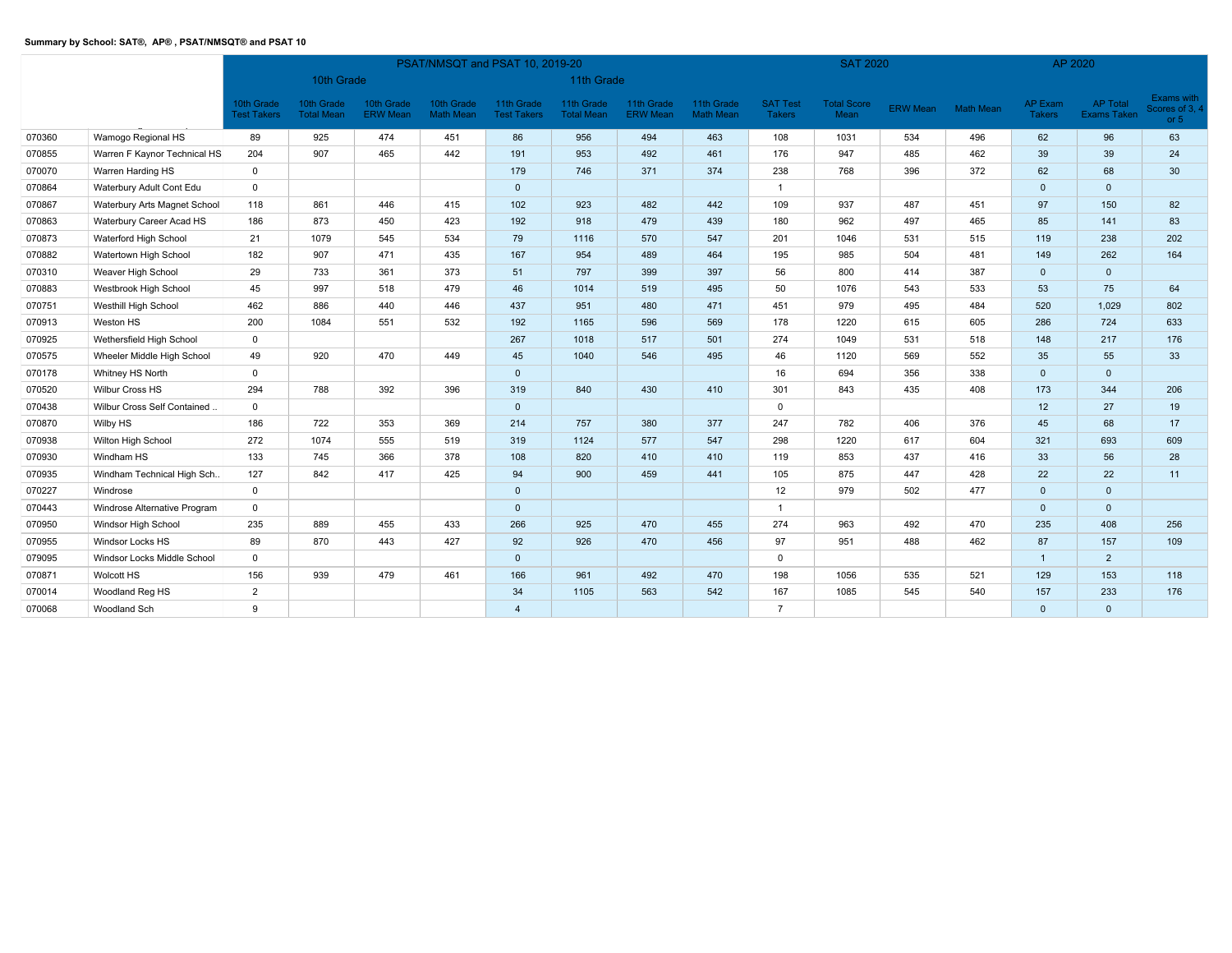|        |                                 |                                           |                                |                                 |                               |                                    | PSAT 8/9, 2019-20              |                                 |                               |                                    |                                |                                 |                               |
|--------|---------------------------------|-------------------------------------------|--------------------------------|---------------------------------|-------------------------------|------------------------------------|--------------------------------|---------------------------------|-------------------------------|------------------------------------|--------------------------------|---------------------------------|-------------------------------|
|        |                                 | 7th Grade<br><b>Test</b><br><b>Takers</b> | 7th Grade<br><b>Total Mean</b> | 7th Grade<br><b>ERW</b><br>Mean | 7th Grade<br><b>Math Mean</b> | 8th Grade<br>Test<br><b>Takers</b> | 8th Grade<br><b>Total Mean</b> | 8th Grade<br><b>ERW</b><br>Mean | 8th Grade<br><b>Math Mean</b> | 9th Grade<br>Test<br><b>Takers</b> | 9th Grade<br><b>Total Mean</b> | 9th Grade<br><b>ERW</b><br>Mean | 9th Grade<br><b>Math Mean</b> |
| 070927 | <b>ACT Magnet High School</b>   | 0                                         |                                |                                 |                               | $\mathbf 0$                        |                                |                                 |                               | 40                                 | 768                            | 394                             | 375                           |
| 070471 | Acad of Aerospace & Engnrng     | 0                                         |                                |                                 |                               | $\mathbf 0$                        |                                |                                 |                               | 100                                | 829                            | 422                             | 407                           |
| 070949 | Acad of Sci & Innovation        | 0                                         |                                |                                 |                               | $\pmb{0}$                          |                                |                                 |                               | 102                                | 762                            | 393                             | 369                           |
| 070121 | Alternative Ctr for Excellence  | 0                                         |                                |                                 |                               | $\mathbf 0$                        |                                |                                 |                               | 16                                 | 700                            | 354                             | 346                           |
| 070000 | Ansonia High School             | 0                                         |                                |                                 |                               | $\mathbf 0$                        |                                |                                 |                               | 113                                | 773                            | 389                             | 384                           |
| 079088 | Ansonia Middle School           | 0                                         |                                |                                 |                               | 156                                | 690                            | 345                             | 344                           | 0                                  |                                |                                 |                               |
| 070008 | Avon HS                         | 0                                         |                                |                                 |                               | $\pmb{0}$                          |                                |                                 |                               | 215                                | 1020                           | 515                             | 506                           |
| 070020 | Berlin High School              | 0                                         |                                |                                 |                               | $\mathbf 0$                        |                                |                                 |                               | 244                                | 930                            | 468                             | 462                           |
| 070025 | <b>Bethel High School</b>       | $\mathbf 0$                               |                                |                                 |                               | 22                                 | 880                            | 458                             | 423                           | 226                                | 910                            | 458                             | 452                           |
| 079004 | <b>Bethel MS</b>                | 30                                        | 867                            | 449                             | 418                           | 67                                 | 921                            | 475                             | 446                           | 0                                  |                                |                                 |                               |
| 070030 | <b>Bloomfield HS</b>            | 0                                         |                                |                                 |                               | $\mathbf 0$                        |                                |                                 |                               | 137                                | 824                            | 424                             | 400                           |
| 079116 | <b>Bolton Center School</b>     | 0                                         |                                |                                 |                               | 58                                 | 860                            | 438                             | 422                           | 0                                  |                                |                                 |                               |
| 070038 | <b>Bolton HS</b>                | 0                                         |                                |                                 |                               | $\mathbf 0$                        |                                |                                 |                               | 81                                 | 932                            | 473                             | 459                           |
| 070698 | <b>Brien McMahon HS</b>         | 0                                         |                                |                                 |                               | $\mathbf 0$                        |                                |                                 |                               | 342                                | 843                            | 416                             | 427                           |
| 070075 | <b>Bristol Ctrl HS</b>          | 0                                         |                                |                                 |                               | $\mathbf 0$                        |                                |                                 |                               | 341                                | 836                            | 425                             | 411                           |
| 070076 | <b>Bristol Eastern HS</b>       | 0                                         |                                |                                 |                               | $\mathbf 0$                        |                                |                                 |                               | 294                                | 864                            | 440                             | 424                           |
| 079113 | <b>Broadview Middle School</b>  | 0                                         |                                |                                 |                               | 299                                | 785                            | 400                             | 385                           | 0                                  |                                |                                 |                               |
| 070085 | <b>Brookfield High School</b>   | 0                                         |                                |                                 |                               | $\mathbf 0$                        |                                |                                 |                               | 212                                | 953                            | 478                             | 475                           |
| 070315 | <b>Bulkeley High Sch</b>        | 0                                         |                                |                                 |                               | $\overline{c}$                     |                                |                                 |                               | 77                                 | 661                            | 333                             | 329                           |
| 070182 | <b>CREC Civic Leadership HS</b> | 0                                         |                                |                                 |                               | $\mathbf 0$                        |                                |                                 |                               | 100                                | 728                            | 368                             | 360                           |
| 070115 | Canton HS                       | 0                                         |                                |                                 |                               | $\mathbf 0$                        |                                |                                 |                               | 118                                | 969                            | 489                             | 480                           |
| 079083 | Canton MS                       | 0                                         |                                |                                 |                               | 116                                | 869                            | 441                             | 428                           | 0                                  |                                |                                 |                               |
| 079098 | Carmen Arace Middle School      | 0                                         |                                |                                 |                               | 111                                | 732                            | 373                             | 359                           | 0                                  |                                |                                 |                               |
| 079097 | Carrington ES                   | 0                                         |                                |                                 |                               | 53                                 | 753                            | 387                             | 366                           | 0                                  |                                |                                 |                               |
| 070414 | Center Global Studies - BMHS    | 0                                         |                                |                                 |                               | $\mathbf 0$                        |                                |                                 |                               | 74                                 | 1006                           | 516                             | 489                           |
| 070100 | Cheshire High School            | 0                                         |                                |                                 |                               | $\mathbf 0$                        |                                |                                 |                               | 329                                | 978                            | 497                             | 482                           |
| 070160 | Coginchaug Regional HS          | 0                                         |                                |                                 |                               | $\mathbf 0$                        |                                |                                 |                               | 102                                | 942                            | 481                             | 461                           |
| 079120 | Columbus Magnet Sch             | 0                                         |                                |                                 |                               | 13                                 | 820                            | 422                             | 398                           | $\mathbf 0$                        |                                |                                 |                               |
| 070474 | Common Ground HS                | $\pmb{0}$                                 |                                |                                 |                               | $\pmb{0}$                          |                                |                                 |                               | 57                                 | 716                            | 370                             | 345                           |
| 070887 | Conard HS                       | 0                                         |                                |                                 |                               | $\pmb{0}$                          |                                |                                 |                               | 336                                | 935                            | 467                             | 468                           |
| 070169 | Connecticut Intl Bacc Academy   | $\mathbf 0$                               |                                |                                 |                               | $\pmb{0}$                          |                                |                                 |                               | 48                                 | 945                            | 480                             | 464                           |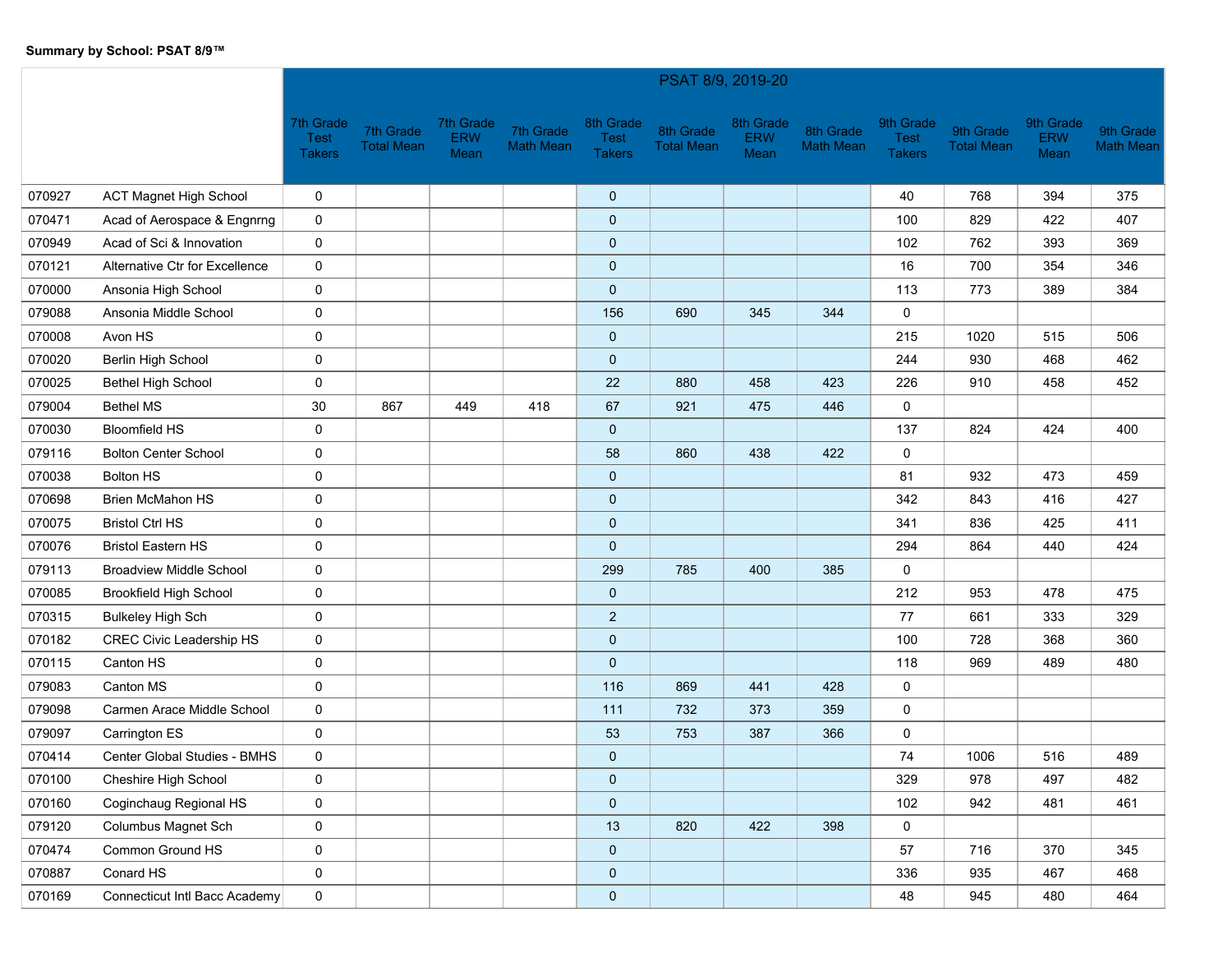|        |                                    |                                           |                                |                          |                               |                                           | PSAT 8/9, 2019-20              |                                 |                               |                                           |                                |                                 |                               |
|--------|------------------------------------|-------------------------------------------|--------------------------------|--------------------------|-------------------------------|-------------------------------------------|--------------------------------|---------------------------------|-------------------------------|-------------------------------------------|--------------------------------|---------------------------------|-------------------------------|
|        |                                    | 7th Grade<br><b>Test</b><br><b>Takers</b> | 7th Grade<br><b>Total Mean</b> | 7th Grade<br>ERW<br>Mean | 7th Grade<br><b>Math Mean</b> | 8th Grade<br><b>Test</b><br><b>Takers</b> | 8th Grade<br><b>Total Mean</b> | 8th Grade<br><b>ERW</b><br>Mean | 8th Grade<br><b>Math Mean</b> | 9th Grade<br><b>Test</b><br><b>Takers</b> | 9th Grade<br><b>Total Mean</b> | 9th Grade<br><b>ERW</b><br>Mean | 9th Grade<br><b>Math Mean</b> |
| 070167 | <b>Connecticut River Acad</b>      | 0                                         |                                |                          |                               | $\mathbf{1}$                              |                                |                                 |                               | 112                                       | 772                            | 386                             | 385                           |
| 070261 | Cooperative Arts Hum Mag HS        | 0                                         |                                |                          |                               | $\mathbf 0$                               |                                |                                 |                               | 127                                       | 760                            | 394                             | 366                           |
| 070118 | Cromwell HS                        | 0                                         |                                |                          |                               | $\pmb{0}$                                 |                                |                                 |                               | 149                                       | 923                            | 457                             | 466                           |
| 070835 | Crosby HS                          | 0                                         |                                |                          |                               | $\mathbf 0$                               |                                |                                 |                               | 258                                       | 687                            | 355                             | 332                           |
| 070120 | Danbury HS                         | 0                                         |                                |                          |                               | $\mathbf 0$                               |                                |                                 |                               | 724                                       | 823                            | 415                             | 407                           |
| 070155 | Derby HS                           | 0                                         |                                |                          |                               | $\mathbf 0$                               |                                |                                 |                               | 66                                        | 793                            | 406                             | 387                           |
| 079058 | Duggan ES                          | 0                                         |                                |                          |                               | 44                                        | 668                            | 325                             | 343                           | 0                                         |                                |                                 |                               |
| 070163 | East Granby High School            | 0                                         |                                |                          |                               | $\mathbf 0$                               |                                |                                 |                               | 68                                        | 949                            | 491                             | 458                           |
| 070165 | East Hampton HS                    | 0                                         |                                |                          |                               | $\mathbf 0$                               |                                |                                 |                               | 109                                       | 881                            | 448                             | 433                           |
| 070170 | East Hartford High School          | 0                                         |                                |                          |                               | $\mathbf 0$                               |                                |                                 |                               | 339                                       | 776                            | 394                             | 382                           |
| 070175 | East Haven High School             | 0                                         |                                |                          |                               | $\pmb{0}$                                 |                                |                                 |                               | $\mathbf{1}$                              |                                |                                 |                               |
| 070177 | East Lyme HS                       | 0                                         |                                |                          |                               | $\mathbf{1}$                              |                                |                                 |                               | 243                                       | 985                            | 501                             | 485                           |
| 079121 | East Shore Middle School           | 0                                         |                                |                          |                               | 123                                       | 839                            | 426                             | 413                           | 0                                         |                                |                                 |                               |
| 070754 | Edwin O Smith HS                   | 0                                         |                                |                          |                               | $\mathbf 0$                               |                                |                                 |                               | 243                                       | 958                            | 488                             | 470                           |
| 070643 | Ellington High School              | 0                                         |                                |                          |                               | $\pmb{0}$                                 |                                |                                 |                               | 188                                       | 918                            | 465                             | 453                           |
| 070790 | Enfield HS                         | 0                                         |                                |                          |                               | $\mathbf 0$                               |                                |                                 |                               | 392                                       | 830                            | 421                             | 409                           |
| 070282 | Eng and Sci Univ Mgnt Sch          | 0                                         |                                |                          |                               | $\mathbf 0$                               |                                |                                 |                               | 88                                        | 899                            | 447                             | 452                           |
| 070958 | <b>Explorations Charter Sch</b>    | 0                                         |                                |                          |                               | $\mathbf 0$                               |                                |                                 |                               | 17                                        | 742                            | 393                             | 349                           |
| 070187 | Fairfield Ludlowe HS               | 0                                         |                                |                          |                               | $\mathbf 0$                               |                                |                                 |                               | 350                                       | 1007                           | 500                             | 508                           |
| 070186 | Fairfield Warde High School        | 0                                         |                                |                          |                               | $\mathbf{1}$                              |                                |                                 |                               | 362                                       | 963                            | 480                             | 483                           |
| 070382 | Francis T Maloney High School      | 0                                         |                                |                          |                               | $\mathbf 0$                               |                                |                                 |                               | 311                                       | 793                            | 405                             | 387                           |
| 079086 | Frank Diloreto Mag Sch             | 0                                         |                                |                          |                               | 99                                        | 701                            | 354                             | 347                           | 0                                         |                                |                                 |                               |
| 070756 | Frank S Bunnell High School        | 0                                         |                                |                          |                               | $\mathbf 0$                               |                                |                                 |                               | 237                                       | 803                            | 404                             | 399                           |
| 070960 | <b>Gilbert School</b>              | 0                                         |                                |                          |                               | 64                                        | 827                            | 430                             | 397                           | 76                                        | 853                            | 438                             | 415                           |
| 070031 | Global Experience Magnet Sch       | 0                                         |                                |                          |                               | 31                                        | 721                            | 364                             | 357                           | 25                                        | 858                            | 446                             | 412                           |
| 070217 | <b>Granby Memorial High School</b> | 0                                         |                                |                          |                               | $\overline{c}$                            |                                |                                 |                               | 112                                       | 951                            | 478                             | 473                           |
| 070275 | Greater Hartfrd Acd of Arts:CG     | $\mathbf 0$                               |                                |                          |                               | $\mathbf 0$                               |                                |                                 |                               | 87                                        | 777                            | 399                             | 378                           |
| 070240 | Greenwich HS                       | $\mathbf 0$                               |                                |                          |                               | $\pmb{0}$                                 |                                |                                 |                               | 678                                       | 991                            | 497                             | 493                           |
| 070325 | Griswold HS                        | 0                                         |                                |                          |                               | $\pmb{0}$                                 |                                |                                 |                               | 110                                       | 883                            | 449                             | 434                           |
| 070487 | HS in the Community                | 0                                         |                                |                          |                               | $\mathbf 0$                               |                                |                                 |                               | 62                                        | 768                            | 391                             | 377                           |
| 070900 | Hall HS                            | $\pmb{0}$                                 |                                |                          |                               | $\pmb{0}$                                 |                                |                                 |                               | 372                                       | 983                            | 489                             | 494                           |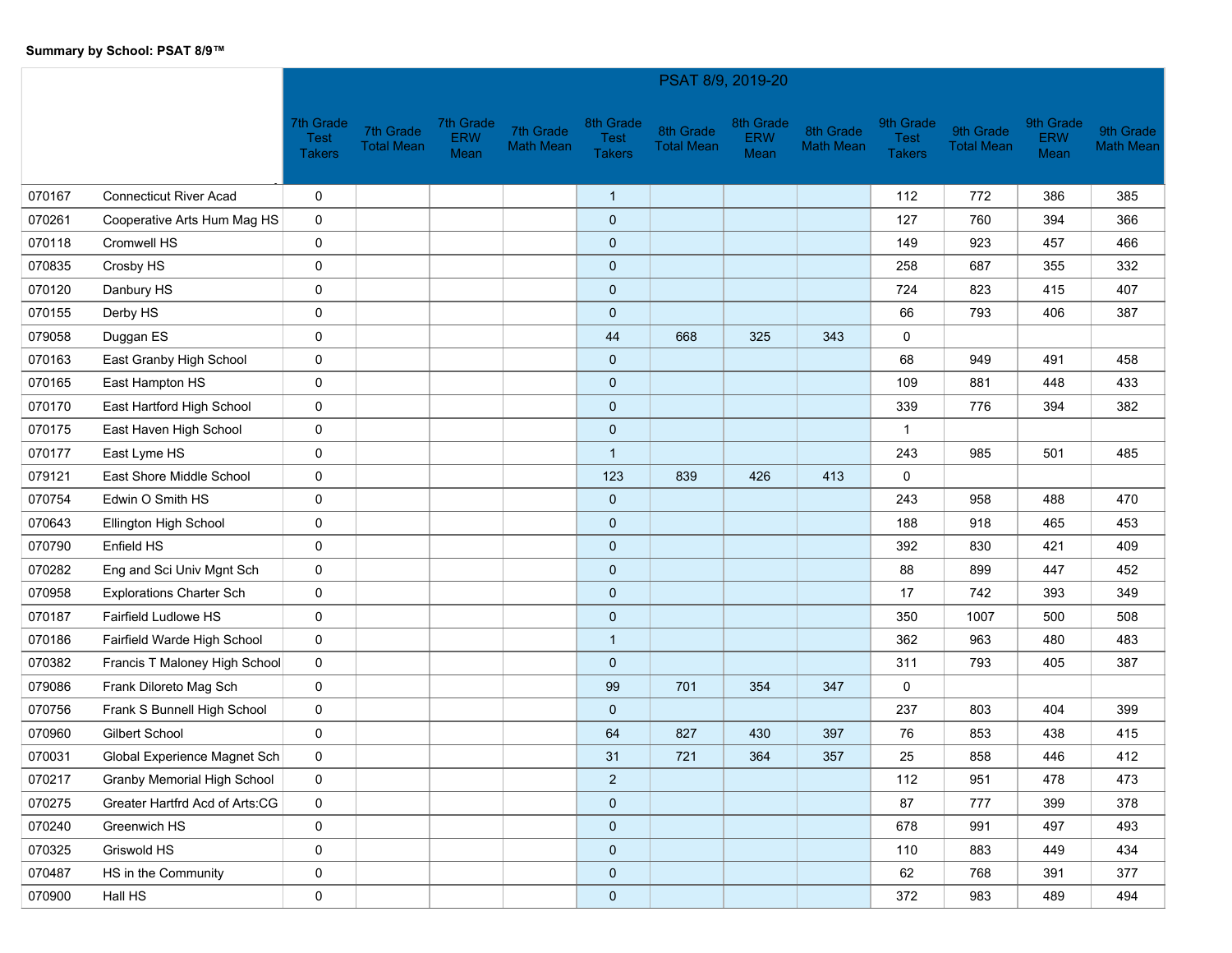|        |                              |                                           |                                |                                 |                               |                                           | PSAT 8/9, 2019-20              |                                 |                               |                                    |                                |                                 |                               |
|--------|------------------------------|-------------------------------------------|--------------------------------|---------------------------------|-------------------------------|-------------------------------------------|--------------------------------|---------------------------------|-------------------------------|------------------------------------|--------------------------------|---------------------------------|-------------------------------|
|        |                              | 7th Grade<br><b>Test</b><br><b>Takers</b> | 7th Grade<br><b>Total Mean</b> | 7th Grade<br><b>ERW</b><br>Mean | 7th Grade<br><b>Math Mean</b> | 8th Grade<br><b>Test</b><br><b>Takers</b> | 8th Grade<br><b>Total Mean</b> | 8th Grade<br><b>ERW</b><br>Mean | 8th Grade<br><b>Math Mean</b> | 9th Grade<br>Test<br><b>Takers</b> | 9th Grade<br><b>Total Mean</b> | 9th Grade<br><b>ERW</b><br>Mean | 9th Grade<br><b>Math Mean</b> |
| 079087 | Hals Academy                 | 0                                         |                                |                                 |                               | 45                                        | 931                            | 463                             | 468                           | 0                                  |                                |                                 |                               |
| 070260 | Hamden HS                    | 0                                         |                                |                                 |                               | $\mathbf 0$                               |                                |                                 |                               | 387                                | 822                            | 411                             | 411                           |
| 079099 | Har Bur MS                   | $\pmb{0}$                                 |                                |                                 |                               | 176                                       | 856                            | 434                             | 422                           | 0                                  |                                |                                 |                               |
| 079122 | Harborside Middle School     | 0                                         |                                |                                 |                               | 138                                       | 857                            | 434                             | 423                           | 0                                  |                                |                                 |                               |
| 079085 | Harry M Bailey MS            | 0                                         |                                |                                 |                               | 20                                        | 690                            | 338                             | 352                           | 0                                  |                                |                                 |                               |
| 070274 | Hartford Magnet Trinity Coll | $\mathbf 0$                               |                                |                                 |                               | $\mathbf 0$                               |                                |                                 |                               | 114                                | 787                            | 392                             | 395                           |
| 070265 | Hartford Public High School  | 0                                         |                                |                                 |                               | $\mathbf 0$                               |                                |                                 |                               | 133                                | 667                            | 332                             | 335                           |
| 079104 | Helen Keller Middle School   | $\mathbf{1}$                              |                                |                                 |                               | 101                                       | 917                            | 473                             | 444                           | 0                                  |                                |                                 |                               |
| 070488 | Hill Regional Career HS      | 0                                         |                                |                                 |                               | $\mathbf 0$                               |                                |                                 |                               | 145                                | 740                            | 374                             | 366                           |
| 079096 | <b>Illing Middle School</b>  | $\mathbf 0$                               |                                |                                 |                               | 336                                       | 759                            | 381                             | 378                           | 0                                  |                                |                                 |                               |
| 070495 | James Hillhouse HS           | 0                                         |                                |                                 |                               | $\mathbf 0$                               |                                |                                 |                               | 257                                | 680                            | 340                             | 340                           |
| 070840 | John F Kennedy High School   | $\mathbf 0$                               |                                |                                 |                               | $\mathbf 0$                               |                                |                                 |                               | 228                                | 704                            | 360                             | 344                           |
| 079059 | John G Gilmartin ES          | 0                                         |                                |                                 |                               | 43                                        | 752                            | 382                             | 370                           | 0                                  |                                |                                 |                               |
| 079013 | John Read Middle School      | $\mathbf 0$                               |                                |                                 |                               | 89                                        | 898                            | 449                             | 449                           | 0                                  |                                |                                 |                               |
| 070423 | Jonathan Law High School     | 0                                         |                                |                                 |                               | $\mathbf 0$                               |                                |                                 |                               | 176                                | 906                            | 450                             | 456                           |
| 079057 | Jonathan Reed ES             | 0                                         |                                |                                 |                               | 50                                        | 690                            | 344                             | 346                           | 0                                  |                                |                                 |                               |
| 070424 | Joseph A Foran HS            | $\pmb{0}$                                 |                                |                                 |                               | $\mathbf 0$                               |                                |                                 |                               | 207                                | 950                            | 477                             | 472                           |
| 070135 | Killingly HS                 | 0                                         |                                |                                 |                               | $\mathbf 0$                               |                                |                                 |                               | 193                                | 841                            | 431                             | 410                           |
| 070807 | Lewis S Mills High School    | 0                                         |                                |                                 |                               | $\mathbf 0$                               |                                |                                 |                               | 157                                | 960                            | 488                             | 473                           |
| 079049 | Lincoln MS                   | 0                                         |                                |                                 |                               | 259                                       | 728                            | 361                             | 367                           | 0                                  |                                |                                 |                               |
| 070355 | <b>Litchfield HS</b>         | 0                                         |                                |                                 |                               | $\mathbf 0$                               |                                |                                 |                               | 54                                 | 960                            | 479                             | 481                           |
| 070815 | Lyman Hall HS                | 0                                         |                                |                                 |                               | $\mathbf 0$                               |                                |                                 |                               | 230                                | 898                            | 449                             | 449                           |
| 070600 | Lyme Old Lyme HS             | 0                                         |                                |                                 |                               | $\mathbf 0$                               |                                |                                 |                               | 102                                | 1008                           | 506                             | 502                           |
| 070380 | Manchester HS                | 0                                         |                                |                                 |                               | $\mathbf 0$                               |                                |                                 |                               | 344                                | 795                            | 396                             | 399                           |
| 070813 | Mark T Sheehan HS            | 0                                         |                                |                                 |                               | $\mathbf 0$                               |                                |                                 |                               | 176                                | 921                            | 459                             | 462                           |
| 070034 | Metro Learning Ctr Mgnt Sch  | 0                                         |                                |                                 |                               | 100                                       | 772                            | 394                             | 378                           | 91                                 | 783                            | 399                             | 384                           |
| 070503 | Metropolitan Business Acade  | 0                                         |                                |                                 |                               | $\mathbf 0$                               |                                |                                 |                               | 94                                 | 742                            | 376                             | 366                           |
| 079054 | Michael Wallace MS           | $\mathbf 0$                               |                                |                                 |                               | 347                                       | 695                            | 350                             | 345                           | 0                                  |                                |                                 |                               |
| 079111 | Middle School of Plainville  | 0                                         |                                |                                 |                               | 171                                       | 821                            | 419                             | 403                           | 0                                  |                                |                                 |                               |
| 079106 | Middlebrook Middle School    | 0                                         |                                |                                 |                               | 338                                       | 947                            | 484                             | 463                           | 0                                  |                                |                                 |                               |
| 070400 | Middletown HS                | $\mathsf{O}\xspace$                       |                                |                                 |                               | $\bf{0}$                                  |                                |                                 |                               | 279                                | 823                            | 414                             | 409                           |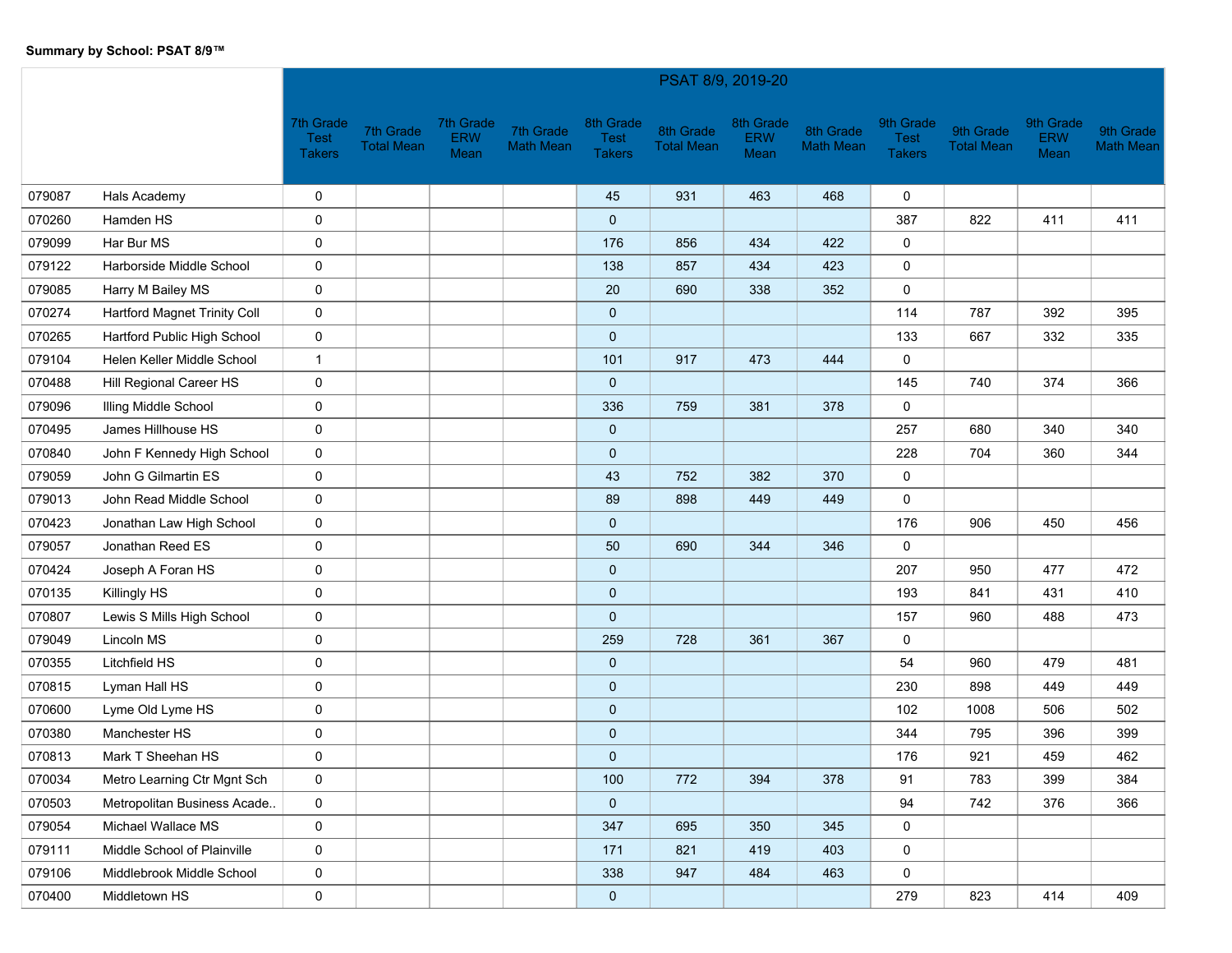|        |                             |                                           |                                |                                 |                               |                                           | PSAT 8/9, 2019-20              |                                 |                               |                                           |                                |                                 |                               |
|--------|-----------------------------|-------------------------------------------|--------------------------------|---------------------------------|-------------------------------|-------------------------------------------|--------------------------------|---------------------------------|-------------------------------|-------------------------------------------|--------------------------------|---------------------------------|-------------------------------|
|        |                             | 7th Grade<br><b>Test</b><br><b>Takers</b> | 7th Grade<br><b>Total Mean</b> | 7th Grade<br><b>ERW</b><br>Mean | 7th Grade<br><b>Math Mean</b> | 8th Grade<br><b>Test</b><br><b>Takers</b> | 8th Grade<br><b>Total Mean</b> | 8th Grade<br><b>ERW</b><br>Mean | 8th Grade<br><b>Math Mean</b> | 9th Grade<br><b>Test</b><br><b>Takers</b> | 9th Grade<br><b>Total Mean</b> | 9th Grade<br><b>ERW</b><br>Mean | 9th Grade<br><b>Math Mean</b> |
| 070599 | Montville High School       | 0                                         |                                |                                 |                               | $\mathbf 0$                               |                                |                                 |                               | 110                                       | 887                            | 450                             | 436                           |
| 070105 | Morgan Sch                  | $\mathbf 0$                               |                                |                                 |                               | $\mathbf 0$                               |                                |                                 |                               | 150                                       | 921                            | 469                             | 452                           |
| 079089 | Nathan Hale Middle School   | 0                                         |                                |                                 |                               | 217                                       | 802                            | 391                             | 411                           | 0                                         |                                |                                 |                               |
| 070430 | Nathan Hale-Ray HS          | 0                                         |                                |                                 |                               | $\mathbf 0$                               |                                |                                 |                               | 60                                        | 951                            | 493                             | 458                           |
| 079103 | Nathan Hale-Ray MS          | 0                                         |                                |                                 |                               | 71                                        | 811                            | 407                             | 404                           | 0                                         |                                |                                 |                               |
| 070440 | Naugatuck High School       | 0                                         |                                |                                 |                               | $\mathbf 0$                               |                                |                                 |                               | 250                                       | 815                            | 416                             | 400                           |
| 070455 | New Britain HS              | 0                                         |                                |                                 |                               | $\mathbf{1}$                              |                                |                                 |                               | 480                                       | 734                            | 374                             | 360                           |
| 070476 | New Fairfield HS            | 0                                         |                                |                                 |                               | $\mathbf 0$                               |                                |                                 |                               | 146                                       | 913                            | 456                             | 457                           |
| 070281 | New Haven Acad              | 0                                         |                                |                                 |                               | $\mathbf 0$                               |                                |                                 |                               | 83                                        | 747                            | 376                             | 371                           |
| 070530 | New London HS               | 0                                         |                                |                                 |                               | $\mathbf 0$                               |                                |                                 |                               | 115                                       | 692                            | 344                             | 348                           |
| 070379 | New London S and T          | $\pmb{0}$                                 |                                |                                 |                               | $\mathbf 0$                               |                                |                                 |                               | 70                                        | 824                            | 420                             | 404                           |
| 070545 | New Milford High School     | 0                                         |                                |                                 |                               | $\overline{1}$                            |                                |                                 |                               | 303                                       | 928                            | 466                             | 462                           |
| 070525 | Newington High School       | 0                                         |                                |                                 |                               | $\mathbf 0$                               |                                |                                 |                               | 317                                       | 874                            | 429                             | 444                           |
| 070550 | Newtown HS                  | $\mathbf 0$                               |                                |                                 |                               | $\mathbf 0$                               |                                |                                 |                               | 327                                       | 976                            | 487                             | 488                           |
| 070970 | Nonnewaug HS                | 0                                         |                                |                                 |                               | $\mathbf 0$                               |                                |                                 |                               | 173                                       | 891                            | 463                             | 428                           |
| 070563 | North Branford High School  | $\mathbf 0$                               |                                |                                 |                               | $\mathbf 0$                               |                                |                                 |                               | 112                                       | 903                            | 457                             | 446                           |
| 079055 | North End MS                | 0                                         |                                |                                 |                               | 279                                       | 694                            | 351                             | 343                           | 0                                         |                                |                                 |                               |
| 070570 | North Haven High School     | $\mathbf 0$                               |                                |                                 |                               | $\mathbf 0$                               |                                |                                 |                               | 211                                       | 907                            | 459                             | 448                           |
| 070962 | Northwestern Regional HS    | 0                                         |                                |                                 |                               | $\mathbf 0$                               |                                |                                 |                               | 145                                       | 903                            | 457                             | 446                           |
| 070580 | Norwalk High School         | 0                                         |                                |                                 |                               | $\mathbf 0$                               |                                |                                 |                               | 311                                       | 787                            | 389                             | 398                           |
| 070590 | Norwich Free Acad           | 0                                         |                                |                                 |                               | $\mathbf 0$                               |                                |                                 |                               | 490                                       | 828                            | 424                             | 404                           |
| 070605 | Old Saybrook HS             | 0                                         |                                |                                 |                               | $\mathbf 0$                               |                                |                                 |                               | 87                                        | 943                            | 478                             | 464                           |
| 070388 | Orville H Platt High School | 0                                         |                                |                                 |                               | $\mathbf 0$                               |                                |                                 |                               | 236                                       | 776                            | 390                             | 386                           |
| 070929 | Oxford HS                   | 0                                         |                                |                                 |                               | $\mathbf 0$                               |                                |                                 |                               | 139                                       | 922                            | 471                             | 451                           |
| 070456 | PTech Acad                  | $\mathbf 0$                               |                                |                                 |                               | $\mathbf 0$                               |                                |                                 |                               | 111                                       | 929                            | 461                             | 468                           |
| 070093 | Parish Hill High Middle Sch | 0                                         |                                |                                 |                               | $\mathbf 0$                               |                                |                                 |                               | 22                                        | 895                            | 453                             | 442                           |
| 070090 | Plainfield HS               | 0                                         |                                |                                 |                               | $\mathbf 0$                               |                                |                                 |                               | 113                                       | 819                            | 420                             | 399                           |
| 070610 | Plainville HS               | $\mathbf 0$                               |                                |                                 |                               | $\mathbf{0}$                              |                                |                                 |                               | 174                                       | 884                            | 448                             | 436                           |
| 070685 | Pomperaug HS                | 0                                         |                                |                                 |                               | $\mathbf 0$                               |                                |                                 |                               | 274                                       | 950                            | 482                             | 469                           |
| 079090 | Ponus Ridge Middle School   | $\mathbf 0$                               |                                |                                 |                               | 212                                       | 727                            | 355                             | 372                           | 0                                         |                                |                                 |                               |
| 070620 | Portland High School        | 0                                         |                                |                                 |                               | $\bf{0}$                                  |                                |                                 |                               | 76                                        | 931                            | 477                             | 454                           |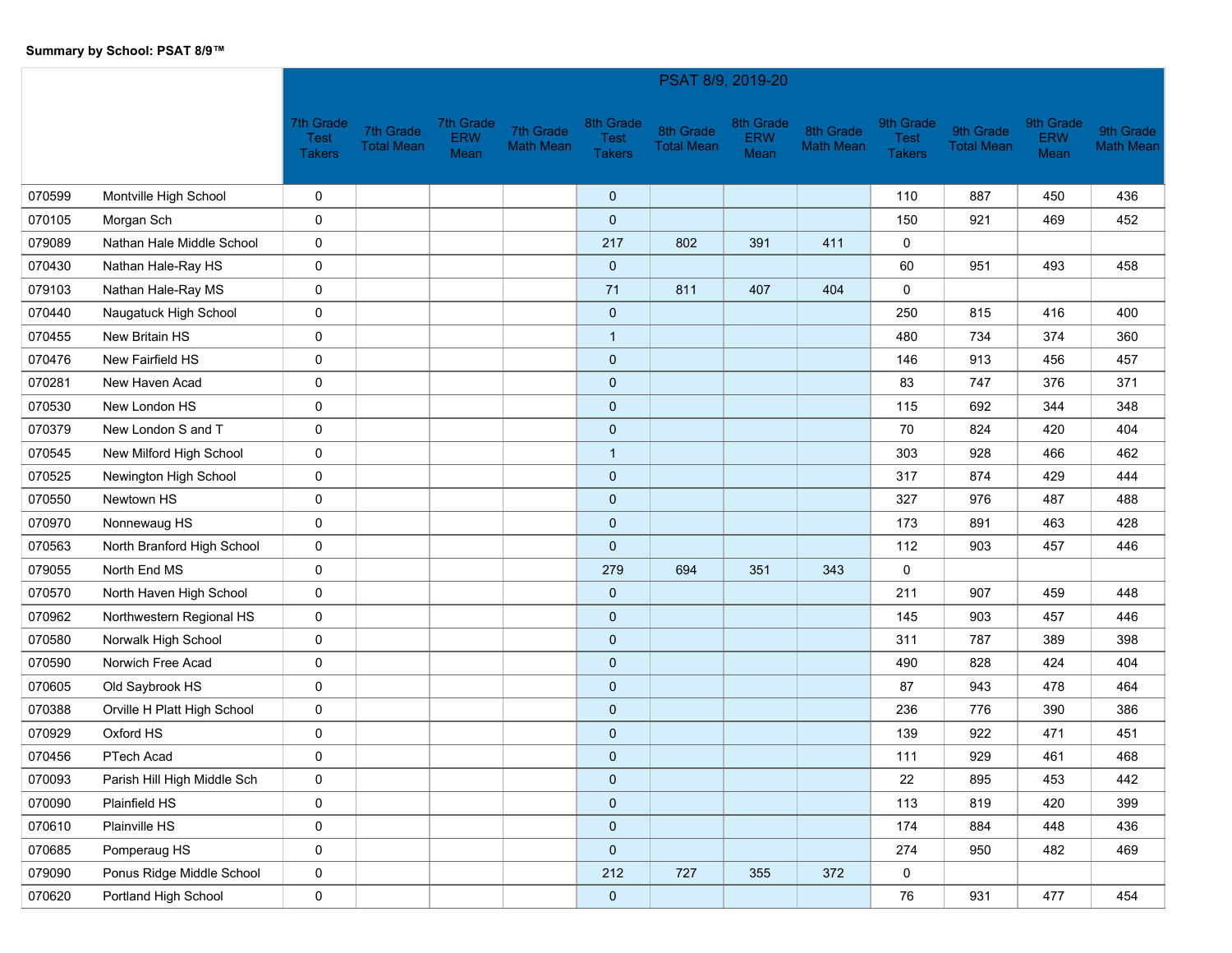|        |                                 |                                           |                                |                                 |                               |                                           | PSAT 8/9, 2019-20              |                                 |                               |                                    |                                |                                 |                               |
|--------|---------------------------------|-------------------------------------------|--------------------------------|---------------------------------|-------------------------------|-------------------------------------------|--------------------------------|---------------------------------|-------------------------------|------------------------------------|--------------------------------|---------------------------------|-------------------------------|
|        |                                 | 7th Grade<br><b>Test</b><br><b>Takers</b> | 7th Grade<br><b>Total Mean</b> | 7th Grade<br><b>ERW</b><br>Mean | 7th Grade<br><b>Math Mean</b> | 8th Grade<br><b>Test</b><br><b>Takers</b> | 8th Grade<br><b>Total Mean</b> | 8th Grade<br><b>ERW</b><br>Mean | 8th Grade<br><b>Math Mean</b> | 9th Grade<br>Test<br><b>Takers</b> | 9th Grade<br><b>Total Mean</b> | 9th Grade<br><b>ERW</b><br>Mean | 9th Grade<br><b>Math Mean</b> |
| 079014 | Pulaski Middle School           | 0                                         |                                |                                 |                               | 238                                       | 667                            | 337                             | 330                           | $\mathbf 0$                        |                                |                                 |                               |
| 070630 | Putnam High School              | 0                                         |                                |                                 |                               | $\mathbf{1}$                              |                                |                                 |                               | 57                                 | 818                            | 409                             | 409                           |
| 070136 | Quinebaug Middle Coll           | 0                                         |                                |                                 |                               | $\mathbf 0$                               |                                |                                 |                               | 40                                 | 806                            | 417                             | 389                           |
| 079112 | Rham Middle School              | 0                                         |                                |                                 |                               | 244                                       | 870                            | 446                             | 423                           | 0                                  |                                |                                 |                               |
| 070514 | <b>Riverside Education Acad</b> | 0                                         |                                |                                 |                               | $\mathbf 0$                               |                                |                                 |                               | 6                                  |                                |                                 |                               |
| 070435 | Robert E Fitch Sr HS            | 0                                         |                                |                                 |                               | $\pmb{0}$                                 |                                |                                 |                               | 211                                | 862                            | 430                             | 432                           |
| 070645 | Rockville HS                    | 0                                         |                                |                                 |                               | $\pmb{0}$                                 |                                |                                 |                               | 199                                | 835                            | 426                             | 409                           |
| 070648 | Rocky Hill HS                   | 0                                         |                                |                                 |                               | $\mathbf 0$                               |                                |                                 |                               | 177                                | 921                            | 469                             | 452                           |
| 079114 | Rogers Park Middle School       | 0                                         |                                |                                 |                               | 260                                       | 777                            | 382                             | 394                           | 0                                  |                                |                                 |                               |
| 079092 | Roton Middle School             | 0                                         |                                |                                 |                               | 195                                       | 817                            | 403                             | 413                           | 0                                  |                                |                                 |                               |
| 079006 | Sage Park Middle School         | 0                                         |                                |                                 |                               | 227                                       | 786                            | 400                             | 386                           | 0                                  |                                |                                 |                               |
| 070660 | Seymour High School             | 0                                         |                                |                                 |                               | $\mathbf 0$                               |                                |                                 |                               | 146                                | 868                            | 439                             | 429                           |
| 079105 | Seymour Middle School           | 0                                         |                                |                                 |                               | 157                                       | 813                            | 409                             | 404                           | $\mathbf 0$                        |                                |                                 |                               |
| 070665 | Shelton HS                      | 0                                         |                                |                                 |                               | $\mathbf 0$                               |                                |                                 |                               | 312                                | 896                            | 449                             | 447                           |
| 070675 | Simsbury HS                     | 0                                         |                                |                                 |                               | $\mathbf 0$                               |                                |                                 |                               | 290                                | 989                            | 500                             | 489                           |
| 079015 | Slade Middle School             | 0                                         |                                |                                 |                               | 243                                       | 660                            | 330                             | 330                           | 0                                  |                                |                                 |                               |
| 070683 | Somers High School              | 0                                         |                                |                                 |                               | $\mathbf 0$                               |                                |                                 |                               | 103                                | 935                            | 471                             | 464                           |
| 070700 | South Windsor HS                | 0                                         |                                |                                 |                               | $\pmb{0}$                                 |                                |                                 |                               | 332                                | 964                            | 475                             | 489                           |
| 070690 | Southington HS                  | 0                                         |                                |                                 |                               | $\mathbf 0$                               |                                |                                 |                               | 518                                | 915                            | 457                             | 458                           |
| 070705 | Stafford High School            | 0                                         |                                |                                 |                               | $\mathbf 0$                               |                                |                                 |                               | 88                                 | 874                            | 449                             | 425                           |
| 070920 | Staples HS                      | 0                                         |                                |                                 |                               | $\mathbf 0$                               |                                |                                 |                               | 434                                | 1102                           | 554                             | 549                           |
| 070755 | Stratford HS                    | 0                                         |                                |                                 |                               | $\pmb{0}$                                 |                                |                                 |                               | 256                                | 778                            | 395                             | 383                           |
| 070760 | Suffield HS                     | $\mathbf 0$                               |                                |                                 |                               | $\mathbf 0$                               |                                |                                 |                               | 162                                | 931                            | 475                             | 456                           |
| 079115 | Suffield Middle School          | 148                                       | 807                            | 412                             | 395                           | 163                                       | 863                            | 445                             | 418                           | 0                                  |                                |                                 |                               |
| 070770 | Terryville HS                   | 0                                         |                                |                                 |                               | $\mathbf 0$                               |                                |                                 |                               | 79                                 | 859                            | 432                             | 427                           |
| 070516 | The Sound Sch                   | 0                                         |                                |                                 |                               | $\mathbf 0$                               |                                |                                 |                               | 100                                | 793                            | 406                             | 387                           |
| 070975 | The Woodstock Academy           | 0                                         |                                |                                 |                               | $\pmb{0}$                                 |                                |                                 |                               | 282                                | 921                            | 471                             | 450                           |
| 070775 | Thomaston High School           | 0                                         |                                |                                 |                               | $\pmb{0}$                                 |                                |                                 |                               | 60                                 | 887                            | 455                             | 431                           |
| 079107 | Thompson Middle School          | 0                                         |                                |                                 |                               | 60                                        | 768                            | 390                             | 378                           | 0                                  |                                |                                 |                               |
| 070792 | <b>Tolland High School</b>      | 0                                         |                                |                                 |                               | $\overline{1}$                            |                                |                                 |                               | 174                                | 961                            | 483                             | 478                           |
| 070795 | <b>Torrington High School</b>   | $\mathbf 0$                               |                                |                                 |                               | $\pmb{0}$                                 |                                |                                 |                               | 227                                | 815                            | 416                             | 399                           |